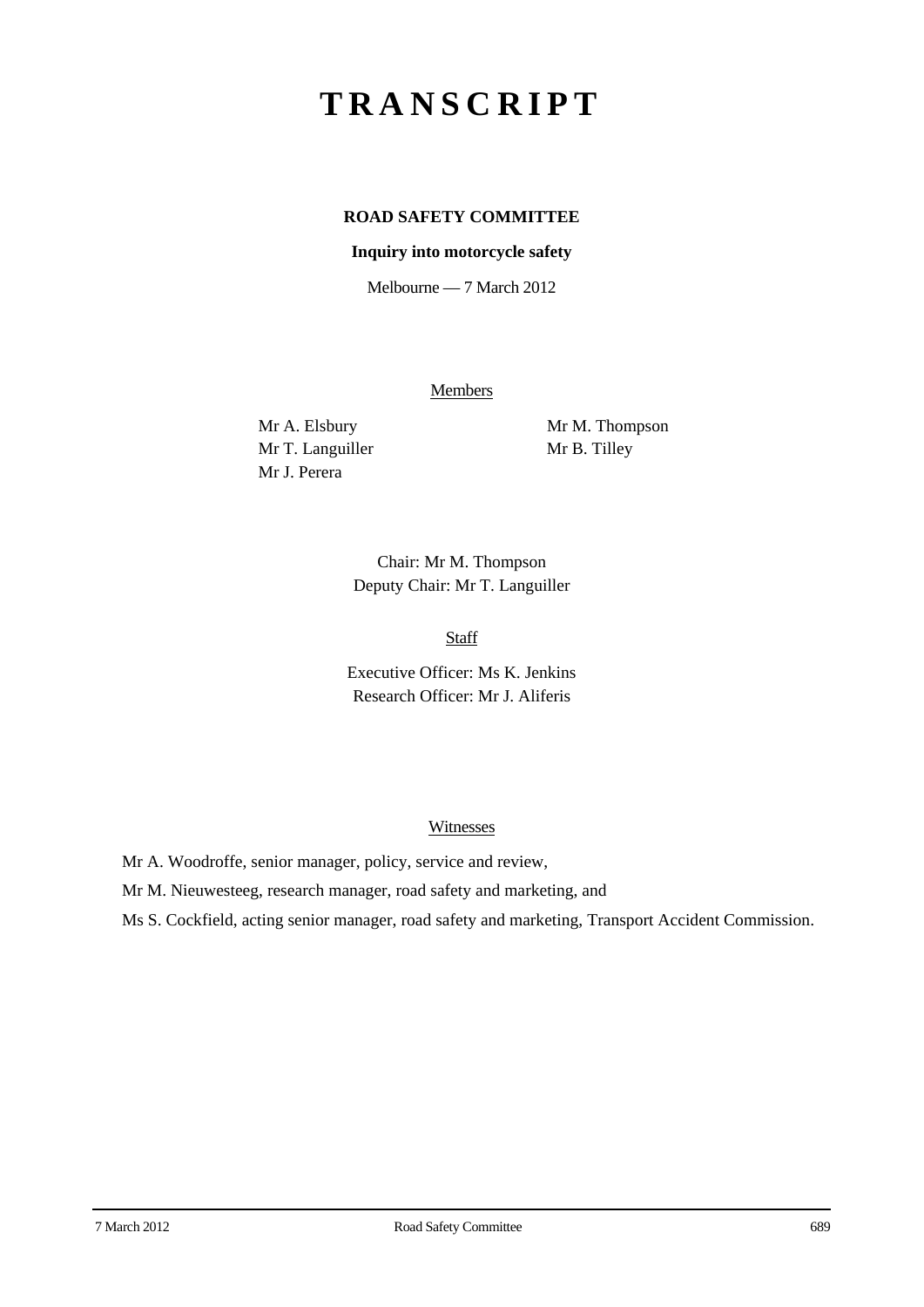**The CHAIR** — Ladies and gentlemen, welcome to the continuing public hearings of the Road Safety Committee's inquiry into motorcycle safety. We have received 74 written submissions since the release of the terms of reference and of having invited submissions. The purpose of these hearings is to obtain further evidence from selected witnesses covering the terms of reference. As you will have noted previously, Hansard will be recording today's proceedings and will provide a proof version of the transcript to witnesses so that any typos can be corrected. I ask observers to keep noise in the background to a minimum and to have mobile phones appropriately adjusted or switched off.

I thank you for attending here today. You are reminded that anything you say or publish before the committee is protected by parliamentary privilege. Once you leave the hearing, anything you say or publish outside the hearing room is not so protected. If you have any in camera comments you would like to make to us, we can also take them on board and clear the back of the room. In moving through the questions, I might start from the right-hand side and invite my colleague Bill Tilley to lead off with the first question.

**Mr TILLEY** — I am not addressing this to anyone. You can pick who would like to respond to it. I want to talk specifically about and start our conversation on data collection. We have heard evidence from quite a number of people about how data is captured and how it is used. In the spirit of that one thing we have picked up is that data might be collected by one agency but may not be used by another, and in that we may be missing certain elements that assist us in painting the full picture or demonstrating exactly what is happening on our roads.

The question is: how interoperable are the datasets of different road regulators? What I really want to get down to is how we optimise the data collection so that we can collect information that is useful to all the regulators involved in motorcycle safety. Can you suggest an alternative to the current approach of having multiple datasets where data cannot really be used across agencies because of the way that it has been collected, or because the first agency did not collect information that would have been of use to another agency? I cannot apologise for how broad ranging that is, but we will start the conversation around those terms and expand on that.

**Mr NIEUWESTEEG** — I will address that. There is a lot to cover here, so please interject if you want to explore anything.

**The CHAIR** — We are quite comfortable in interjecting.

**Mr ELSBURY** — We do that quite frequently; some more than others.

**The CHAIR** — We can extend the courtesy to you.

**Mr NIEUWESTEEG** — Thank you. Currently we are working with Deloitte on a little consultancy piece where we have asked them to help us map out the data collections around the state I suppose to identify barriers to data sharing and to consider any potential for a model that we can use to help us get around those barriers and work within the constraints and come up with a consolidated dataset. In our submission a couple of weeks ago in response to some questions by the committee we did refer to this and we provided an extract from a draft of this Deloitte report, so I can share that with you now.

I suppose it is a very high-level picture of the way road safety agencies operate and how data is shared among them at the moment. I must say that there are some good sharing arrangements at the moment. We can go a long way to improving things, but at TAC we are quite fortunate in that we have probably one of the most comprehensive road safety datasets you could hope to compile. There is room for improvement, but in terms of a crash we get everything we need from the police. We partly fund the police traffic incident system, so as part of that we have full access to that system and we can use that for analysis.

When we are accepting a claim from an injured person, we establish a link in the system, so the person is linked to a person record and a crash record in the police TIS. That gives us from a crash right through to an injury treatment, or the outcome of the crash. That is what I suppose is the real benefit of TAC having the scheme and arrangement it does with Victoria Police. That allows us to do quite in-depth analysis. I will cite a couple of recent examples that are quite important and that we would not be able to do without this particular linked data that we have currently.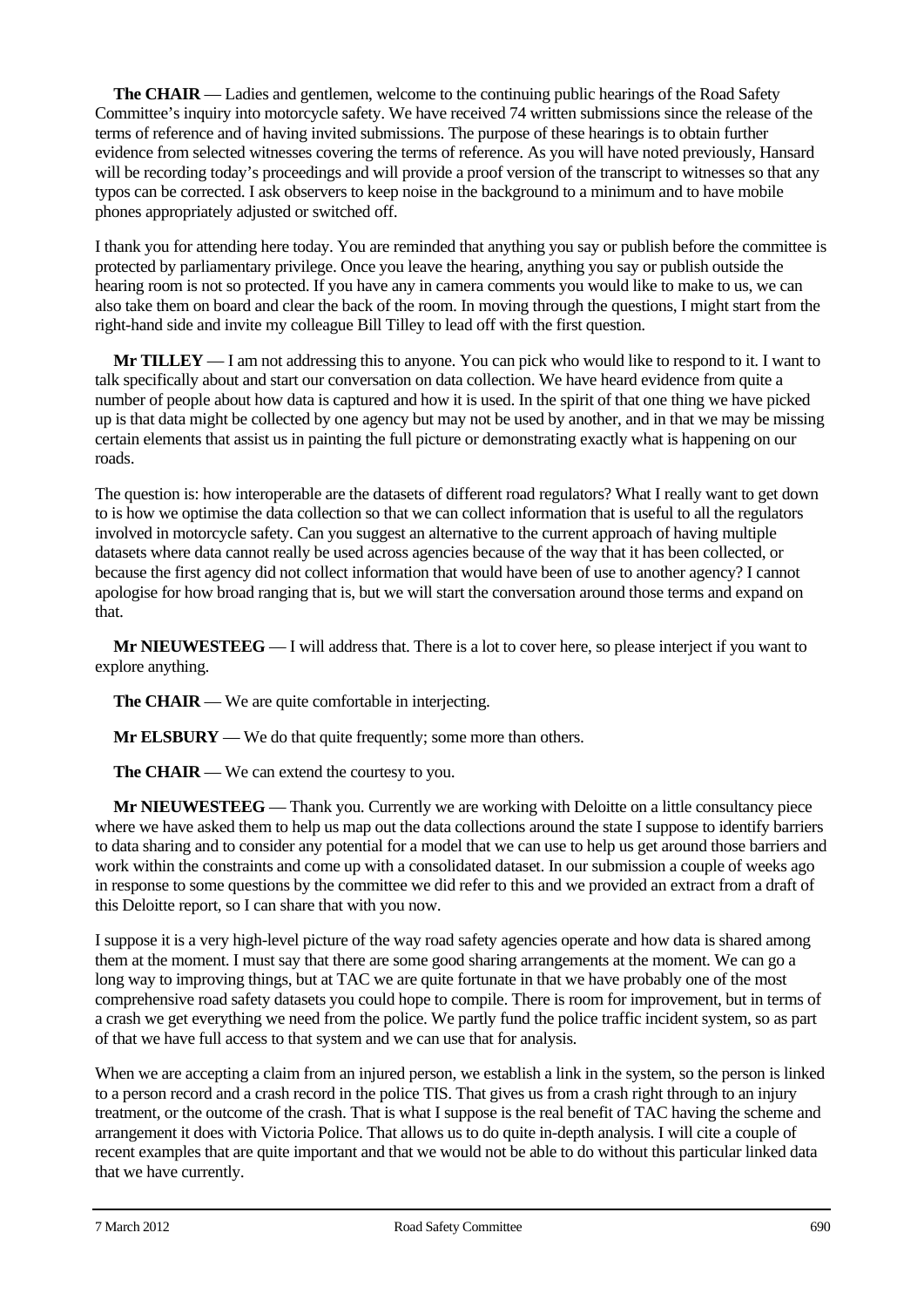There was a recent evaluation of electronic stability conducted by the Monash University Accident Research Centre. That looks at the vehicles that are involved in crashes, and then the occupants of those vehicles and the injury outcomes. You need to see crashes that have a less severe outcome along with crashes that have a more severe outcome. You look at the vehicles involved in both those sets and hopefully what you see, or what you do see in this situation, is that cars with electronic stability control have a better crash avoidance. Using the same data there is a similar study of side curtain airbags, where they are finding that there is a marked reduction in certain types of injury as a result of having a side curtain airbag.

I suppose historically we have not done a whole lot with that linked dataset. It is only in recent years that we are getting some depth out of it. The tool or the framework is there, but we are constrained in how we can use it. Within TAC we can use it well and we have a mandate to use that data, but, say, sharing it with other agencies is where it becomes a bit more tricky, I suppose.

**Mr LANGUILLER** — What is the rationale for not having the Department of Health in the top line of the box?

**Mr NIEUWESTEEG** — I suppose it is just to isolate the road safety partners. You could well argue that the Department of Health would be a good partner in the road safety strategy, but I suppose it is portraying the current state of things. Now that you have mentioned the Department of Health, I think that is the key to the data that we are not getting all the time. We get the Department of Health data where we have accepted a TAC claim. We are going to pay for the treatment, so we get the information about that treatment. In the cases where there is no TAC claim, we do not know. That is a limitation in our linked data. We can link only where there is a link, so if there is not a link you have a range of crashes about which you have no injury outcome information, or very limited information. Certainly the Department of Health would be one source of data we would love to see more comprehensively.

**Mr TILLEY** — With TIS, the traffic incident system, that is where you solely grab all your firsthand data?

**Mr NIEUWESTEEG** — That is right. We rely on that for our crash information. That data is augmented, I suppose, or cleansed somewhat by VicRoads, which has a small team of people who go through and assess the injury crashes.

**Mr TILLEY** — Can you expand on that 'cleansed'?

**Mr NIEUWESTEEG** — They will look at some of the basic variables like 'road user'. Was it a driver or a passenger? A police member who enters it may get it incorrect, and in reading the description of the crash the person at VicRoads might realise, 'They meant to say this', so they will update that.

**Mr TILLEY** — That is subjective, is it?

**Mr NIEUWESTEEG** — It all comes down to what is recorded. So yes, I suppose you could say there is a subjective element in there. Whether someone is a rider or a driver is quite an objective thing really, but how you determine that might be subjective. Another area where the data is cleansed is in relation to location. That is quite a complex task in some situations, working out where a crash has occurred.

**Mr TILLEY** — How can it be if the police are responding to a crash situation? They go to the crash and they enter that data straight onto a disk. How can there be an argument about that?

**Mr NIEUWESTEEG** — Because they are not entering the latitude and longitude. They are entering the name of the road and that it is 1 kilometre from this intersection. But they are not getting a tape measure out.

**Mr TILLEY** — Some of the spatial mapping assists with some of that stuff?

**Mr NIEUWESTEEG** — Yes, they will try. If the description says it is on a curve and the curve shows it is 1.3 kilometres from that, that is what they will try to do.

**Mr TILLEY** — All right. I am just thinking through it. Yes, that will do for the time being.

**Mr LANGUILLER** — Can I just say in passing that, given the submissions put to us, the Department of Health data seems to be particularly good. I think you would concur with that. I can see your thinking in terms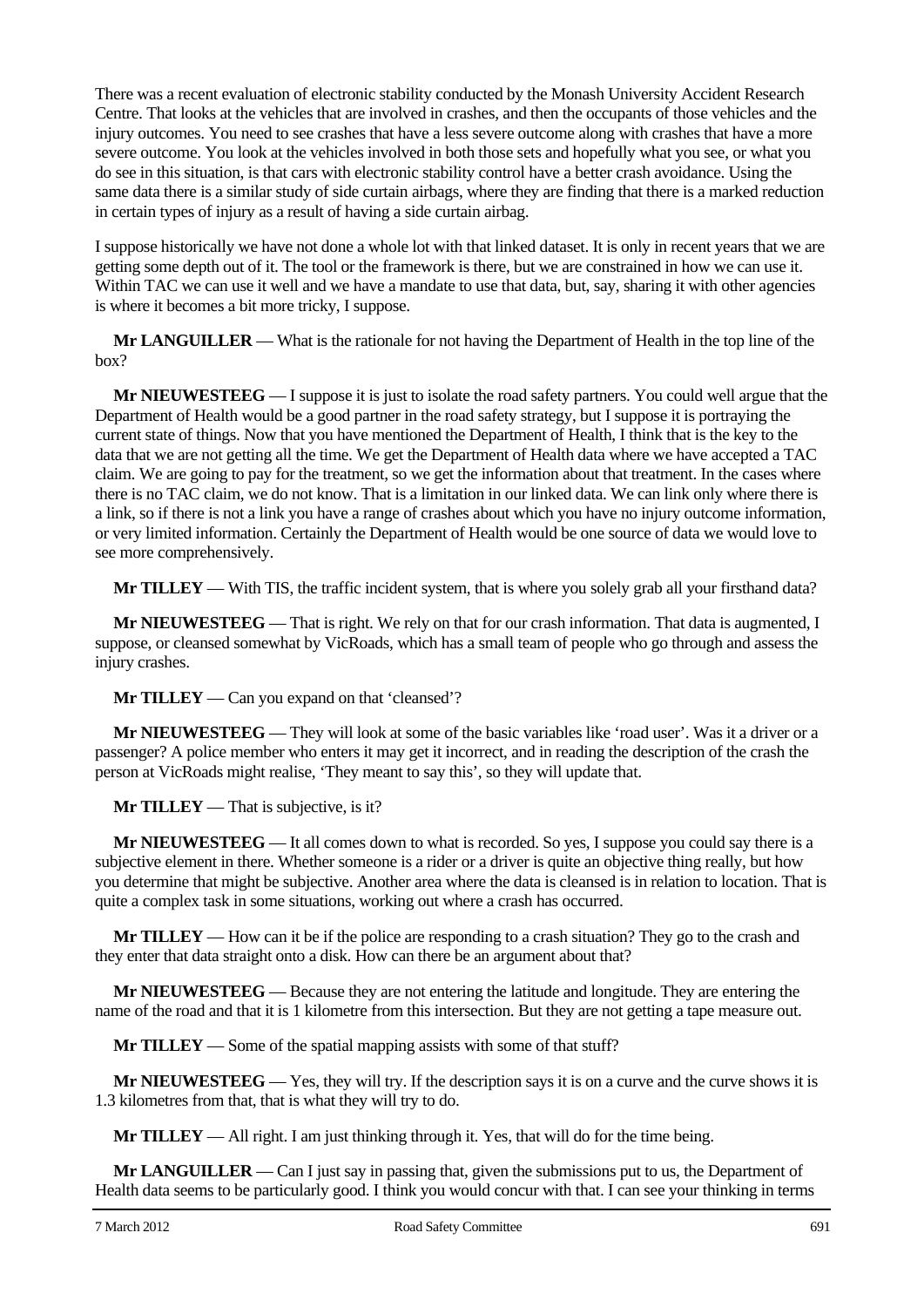of going back to your architecture, but I must say, with respect, that I am not convinced that it would not do you a lot of good, and indeed all of us, if you were to include the Department of Health there for your analysis. We were particularly impressed with what they had to say and the accuracy of their data. It is just a passing comment.

**Mr NIEUWESTEEG** — If you are happy for me to make a response on that — —

**Mr LANGUILLER** — Please, yes.

**Mr NIEUWESTEEG** — We have tried to work with the Department of Health to get the data, so we are getting it for claims, but when the VAGO put out its report it made all these references to Department of Health data. We put in a request to the Department of Health — I started talking to them in December 2010. After a bit of back and forth, I put in an official request on 5 April last year. I am still waiting for data. So there are challenges there. Having met with them face to face, they are willing to help, but they have got their issues as well. They feel very heavily constrained by the privacy rules that govern the way they use their data, which is reasonable, but I suppose — —

**Mr LANGUILLER** — But that could be sorted out.

**Mr NIEUWESTEEG** — I would hope so. What we are asking for is, I suppose, not a very standard request. It requires a bit of manual work to pull that data together and make sure it does not upset anyone's privacy rights. But it does take a very long time and we are working towards that.

**Mr LANGUILLER** — I appreciate your response.

**Ms COCKFIELD** — If I could just add something: the road safety agencies, or partners, have actually recognised the importance of the Department of Health. Recently there has been a position put on the management group and a Department of Health representative now attends. Part of that is for them to actually understand the challenges we are facing and, I suppose, to somewhat pave the way in terms of things like data requests and at least helping us understand the system and have somebody inside the system that can explain to us how it actually works. I think we have recognised to some degree exactly what you are saying.

**Mr LANGUILLER** — Thanks for that. If one agency refines the raw data and others then use it, can assumptions be made on that data? Do you think it is possible that these assumptions may be questioned if the original data was incorrectly analysed or recorded in a way that did not take into account all of the factors?

**Mr NIEUWESTEEG** — Yes, we are limited by, or we are constrained by, what data is given to us. There are many difficulties in recording data — just practical difficulties. In roughly 70 per cent of crashes the police are at the scene of the crash, so you could make an assumption that the data is of a higher quality in relation to classifying that crash. But in 30 per cent of crashes that are reported and recorded on the police system they are reports that are made over the counter after the crash. So the police have to rely on a version of accounts of one person.

You can think of any example — a pedestrian crash is a good example. Frequently by the time the police member arrives the pedestrian is often in an ambulance. There is little information that the police can get from the pedestrian. They are relying on witnesses and drivers. With the tens of thousands of crashes that they are recording every year and probably 6000 or so members recording those crashes, it is natural that you are going to get different levels of quality. For a more minor crash you would expect a lower level of investigation than for a more severe crash.

**Mr LANGUILLER** — Have you had discussions with MUARC in relation to a new linked data collection system? What are your thoughts on that and what benefits do think it would bring?

**Mr NIEUWESTEEG** — I work quite closely with Monash, working with the linked data that we have now. Monash are on the public record as saying that that is almost the best source of road safety data currently in Australia. There is a system that Western Australia have, which is a new system, where they are linking all the data together. I understand that linkage even includes property damage insurers. I think we should consider what benefits that might bring. There are obviously issues with ours — the main issue being that we are asking police who are pressed for time and who have other priorities to record quite a lot of information. That is not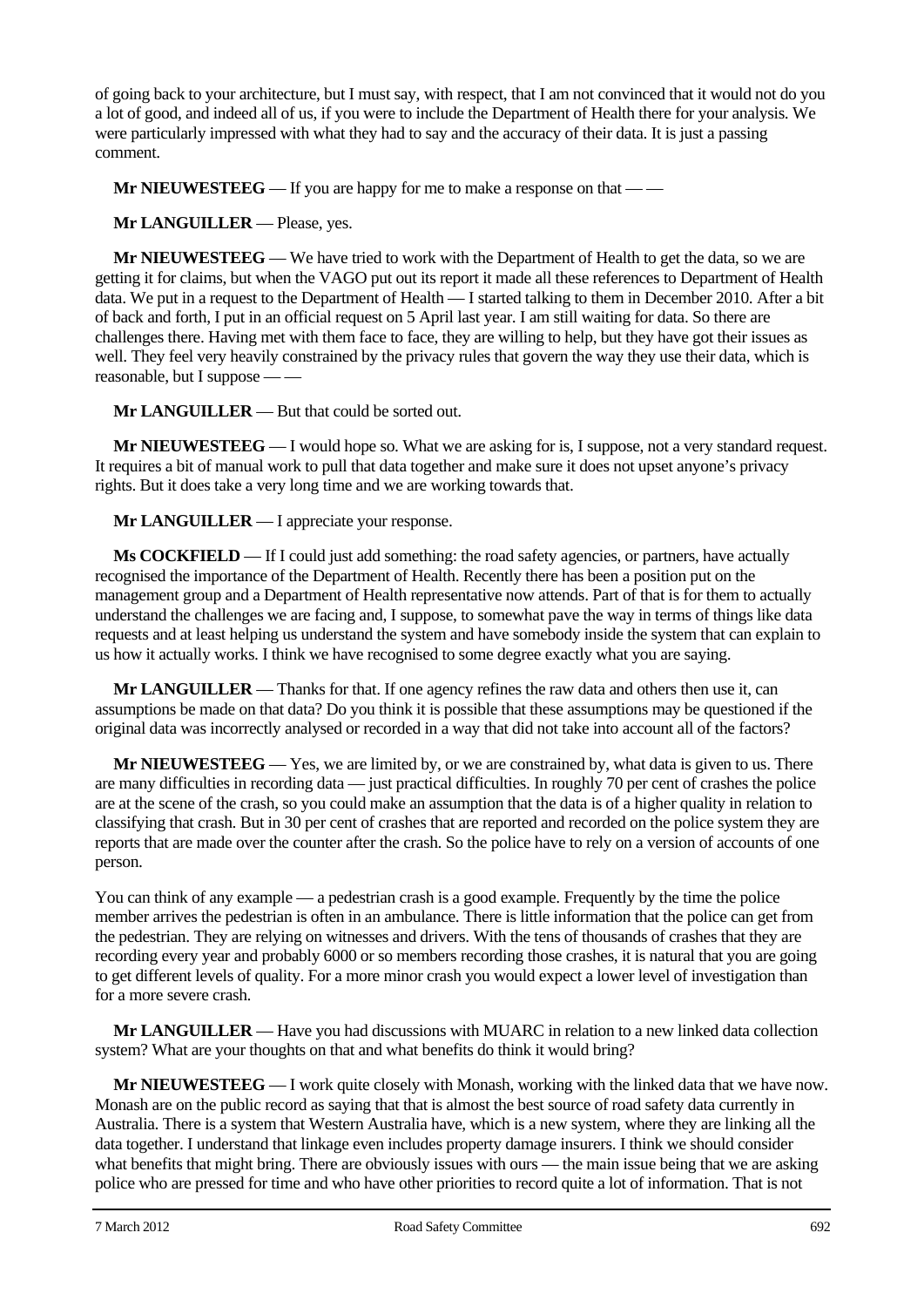always the best way of collecting the information. Building a link system from the start that could maintain privacy, that brought in the health outcomes, that brought in the crash circumstances and brought it into a link system that got around all those barriers of agency resourcing, funding and privacy and sometimes just incompatibility between systems would be a really good thing conceptually. There would be, I imagine, quite a lot of work in establishing the framework but yes, it is a good concept.

**Mr TILLEY** — That leads us to some of the stuff in the TAC advertising campaign. We see on our highways throughout the state, and we have heard evidence from a number of people, that motorcyclists were 37 or 38 or 34 — depending on the evidence — times more likely to be killed than other road users. I am particularly interested in how the TAC has arrived at this particular figure.

**Mr NIEUWESTEEG** — We did not arrive at the figure; we have borrowed it from the Australian Institute of Health and Welfare. There is a report that comes out periodically, if not every year, but I have some numbers here to show you how we calculate that '37 times more likely'. Based on the hospital admission data that is collected from the hospitals around the country — —

**Mr TILLEY** — So you are relying on the data from that organisation?

**Mr NIEUWESTEEG** — The institute of health and welfare, yes. They are getting hospital admission data; they are getting data from the ABS around the number of vehicles registered and an estimate of the number of kilometres travelled. Then they are estimating the number of crashes divided by the number of vehicle kilometres, and that is what we are using to come up with our 37 times.

**Mr TILLEY** — Do you have any knowledge of whether that has been peer reviewed?

**Mr NIEUWESTEEG** — I do not have knowledge on it specifically, but this publication has been around for quite a long time. It is quite a comprehensive one.

**Mr PERERA** — The Victorian Auditor-General's report *Motorcycle and Scooter Safety Programs* recommended that the inter-agency data committee of VicPol, the TAC and VicRoads could be strengthened and supplemented by the involvement of the Department of Health, Ambulance Victoria and the Department of Justice. What are your thoughts on these recommendations, and what steps, if any, have been taken upon these recommendations? I can see all of these ones apart from the ambos. Also you mentioned the Western Australian insurance department property damage insurance. What do you think of adding the ambos and the department of property damage insurance?

**Mr NIEUWESTEEG** — The ambulance data could be really valuable. We have discussed it with them in the past. I have had several discussions with the data manager from Ambulance Victoria, and we are getting a report from them every month telling us the level of trauma that they are seeing. But what has been discussed in the past between the TAC and Ambulance Victoria is that whenever we accept a claim from someone who has been treated by Ambulance Victoria we get a whole lot of information from them. If that could be provided for every crash, if that could be linked with police data, that would be fantastic.

The real value there is that often the ambulance is there in advance of the police and they have got health data right from the earliest moments, so we get a very good understanding from the time of the crash until the time of first treatment of what the injuries look like initially. Then the TAC have got the Department of Health data to tell us what transpired months or years down the track with those injuries. So, yes, as a data analyst I would be excited by the possibility of getting that extra data.

In relation to insurance data the idea is good but I cannot see how we would be able to acquire that data. It would be heavily protected by the private companies that collect it themselves.

**Mr PERERA** — So you need a legislative framework to support that?

**Mr NIEUWESTEEG** — Yes, definitely.

**Mr PERERA** — What are the other impediments in getting Ambulance Victoria connected into this loop?

**Mr NIEUWESTEEG** — I cannot comment. I do not know why we did not get the data when we were talking about it originally. Maybe Alan knows, but it is still something that will be investigated further in the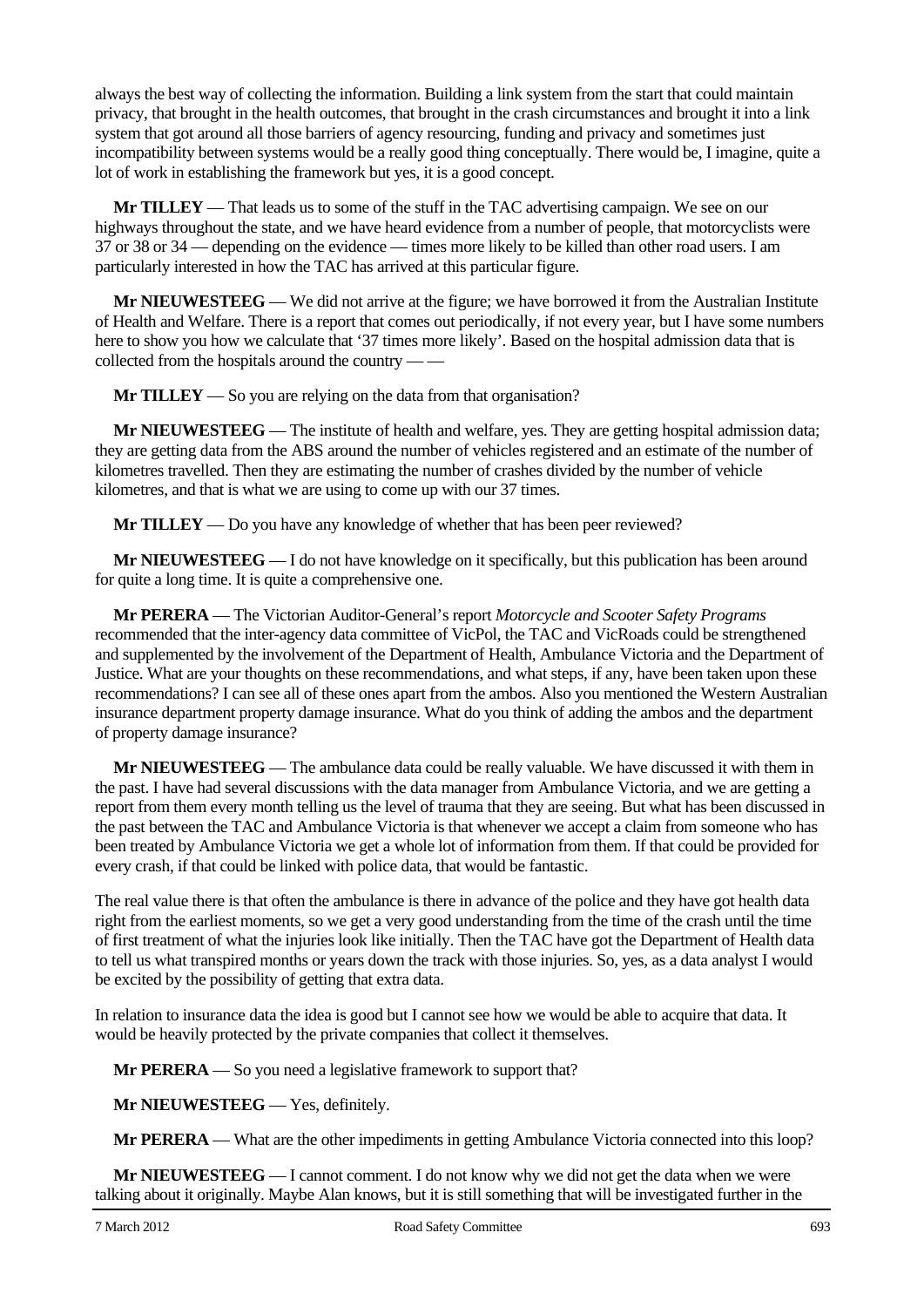future. It would be tied up with the whole contract between TAC and Ambulance Victoria that involves, I suppose, the payment of quite a lot of money for the services that Ambulance Victoria provides to TAC claimants.

**Mr PERERA** — It would be different from what you are getting from the hospital.

**Mr NIEUWESTEEG** — Yes. From the hospital we learn that this person had this injury. The ambulance would tell us an estimate of the impact speed; it is only a very crude estimate, but it is still something. They tell us whether that person had a seatbelt on, where the car was impacted and where the person was sitting in the car, and sometimes that information is not available from the police reports. It is actual crash information that they are collecting.

**Mr ELSBURY** — Now we will get onto a fun subject like funding. The committee has heard at a number of public hearings in regional areas that the TAC provides funding to Victoria Police for enforcement activities. Can you tell us how much money is expended on such activities, where that funding was brought from and what conditions you put on its use?

**Ms COCKFIELD** — Samantha Cockfield. The TAC has funded Victoria Police in one form or another pretty much since its inception — so probably for at least 20 years. Initially a lot of that funding was around provision of, I suppose, technology. We actually developed the booze buses that you now see on the road for police and then handed them over to the police. It was the same with the mobile speed cameras, laser speed detection devices, radar speed detection devices and the evidentiary equipment used by police. This has pretty much all been developed and funded by the TAC.

More recently the model has moved to police self-funding or police acquiring funding for that sort of technology. Often in the past when we did fund those pieces of technology we also assisted in getting the equipment out there in what we called an enhanced enforcement program, and I suppose that is the legacy that continues now. If we look at the past financial year, which has been the sort of model that has been used over the last couple of years, we have allocated just over \$2 million to our enhanced enforcement program.

It is a three-phase program. One component is around providing funding to local police to address local road safety issues. The way that works is that we have two funding rounds a year and police are invited to put in submissions, or basically business cases, as to why they would like funding. The funding levels are generally somewhere between \$5000 and \$20 000 per project and we fund about 20 — —

**Mr TILLEY** — Sorry, how much?

**Ms COCKFIELD** — Between \$5000 and \$20 000 per project. There are about 20 to 22 per round generally that are funded and they are from pretty much all across Victoria and all areas of Victoria Police. Another component of the program is the centralised operations program, which assists with the super operations that you see particularly at Christmas and Easter time when you hear about lockdowns, et cetera, and theoretically police run them throughout the year. We provide assistance with funding. The police already have some funding, but we are extending the work they are doing in that area. In fact this is where we work very closely with the police because not only are we providing some funding but we are also assisting in terms of public education role. So we will actually develop advertising campaigns advising the public that this is happening. It is, 'If you do the wrong thing, there will be no excuse because the police will be out there'. What we are aiming to do with these programs — and they are very well coordinated — is to increase drivers and riders' perceived risk of detection. We know in terms of road safety initiatives that this is a very effective formula.

The last program, which is a newer program in the way we do funding, is called our priority police service area, or priority PSA, program, and that looks at the top six of the riskiest police service areas primarily according to TAC data. Michael, who is sitting here with us, does that work, so feel free to ask him questions about how we actually decide on those priorities. That provides a high level of funding to the specific areas with the aim that they have a high level of trauma and if we put extra funding and allow them to plan out over a year where that funding can go, we are likely to have good effect in terms of the total road trauma picture in Victoria. What I need to emphasise is that it is a fairly well-planned program. There is actually a funding agreement between Victoria Police and the TAC which is quite specific about the fact that these funds are only to be used over and above anything police would normally be doing in their day-to-day operations. We see very often that police on overtime or on their days off are actually doing TAC work.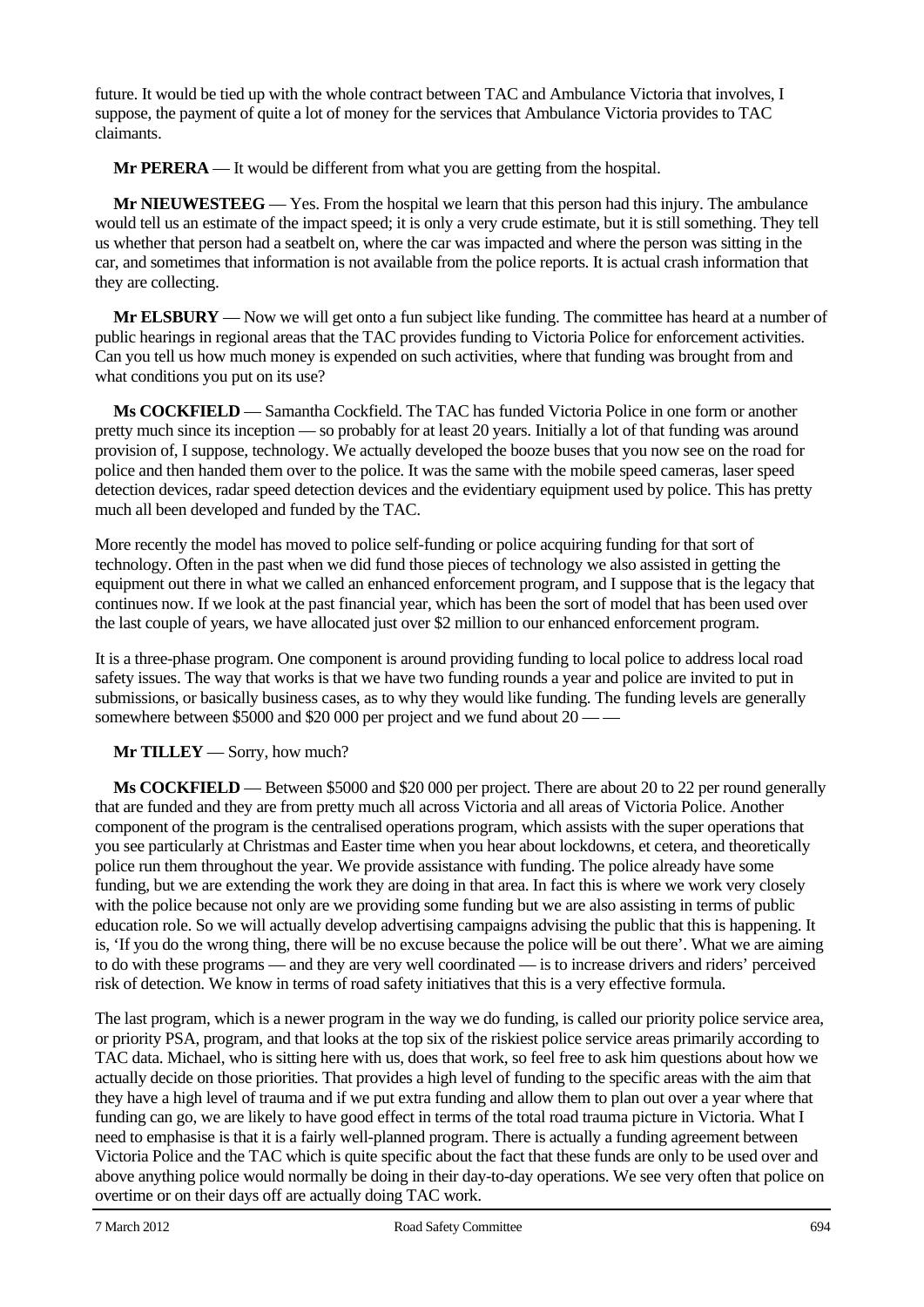The other thing to note is that whilst the \$2 million sounds like a reasonable amount, this sort of funding program occurs certainly across Australia. Our equivalent, in what was the RTA in New South Wales, I think put about \$12 million to 13 million per annum into a similar program. The actual model is quite well understood because of the road safety outcomes. But in terms of the police budget \$2 million is obviously very minute, so we are quite specific about what we are achieving in that program.

**Mr ELSBURY** — Is the main metric you use for that the road toll, or how many people you have pulled over?

**Ms COCKFIELD** — In terms of how we allocate the funding?

**Mr ELSBURY** — How do you quantify the success of the program?

**Ms COCKFIELD** — With the smaller or localised programs where the funding is \$5000 to \$20 000 the reality is we rely a lot on infringement data and police reporting back to us, because they are very small programs and addressing relatively small issues in local areas. With the larger programs we are relying on an evidence base which has evaluated previous programs so that we understand the effectiveness of certain enforcement strategies and how they are likely to work. We do rely to some extent on that. We do get police reporting back to us quite extensively on the very large programs, what we call the Super Ardent and the centralised programs. Police actually provide for reporting back where the funding has been allocated so that it is easier to see the difference that enforcement can make.

**Mr PERERA** — Are you still doing black spot funding?

**Ms COCKFIELD** — Yes, the program is now called the Safer Road Infrastructure program. The current program, which started in 2008, is a 10-year program, so it is going out to 2017. The investment was \$650 million, which is indexed, so in fact it will end up at around \$720 million over that 10-year period. It is primarily looking at intersection and run-off-road crashes, although there are components such as innovation in there to make sure we are continually improving the program. It is a very large program, potentially the largest program of its type in the world, and it is a very important part of what we do.

**Mr PERERA** — Who makes the calls? Is it based on VicRoads assessments?

**Ms COCKFIELD** — Again we have a funding agreement as to how it will all work. But from early on we have had a steering committee between ourselves and VicRoads. Primarily the TAC funds the program, VicRoads delivers the program and the development of the program is between the two agencies. I suppose the key component in terms of guidelines and TAC outcomes is that we have a minimum benefit cost ratio of 3 to 1. I suppose that for every \$1 TAC invests, the Victorian community receives \$3 in benefits. Under that VicRoads does a lot of analysis work on individual sites to ensure we get treatments that will give that BCR.

Primarily, we work on the safe system approach, so we are looking for treatments that are going to be sustainable, and I suppose we work on the fact that people make mistakes — drivers and riders particularly make mistakes — and that the system will be forgiving. You will see a lot of roundabouts in terms of intersection treatments, and we are doing a lot of work to see how we can improve roundabouts to function even better. There are a lot of barrier treatments to stop people moving off the road or across the road in terms of going into oncoming traffic. I suppose we are really looking not only to reduce trauma but to make Victoria's roads sustainably safe.

**Mr TILLEY** — Before I move on to motorcycle safety, I want to ask specifically about some of the Victoria Police enforcement activities. During the inquiry we have heard a number of things in relation to off-road, and we appreciate now that the definition of a road also includes a lot of the unsealed sections of Victoria. No doubt you are the recipients of many claims in relation to them and they are probably under-investigated by police. We have heard evidence, particularly around rural areas, about some of the enforcement activities where they have cooperation no doubt as part of the \$2 million funding. Some areas have been able to identify funding to get off-road motorcycles and working with their local government and with manufacturers in some cases to be able to patrol and enhance the safety of motorcycle riding in off-road circumstances.

Specifically in relation to the question my colleague asked, can you go into some detail about how the funding actually works? You made mention of funding of between \$5000 and \$20 000. That is not going to get a lot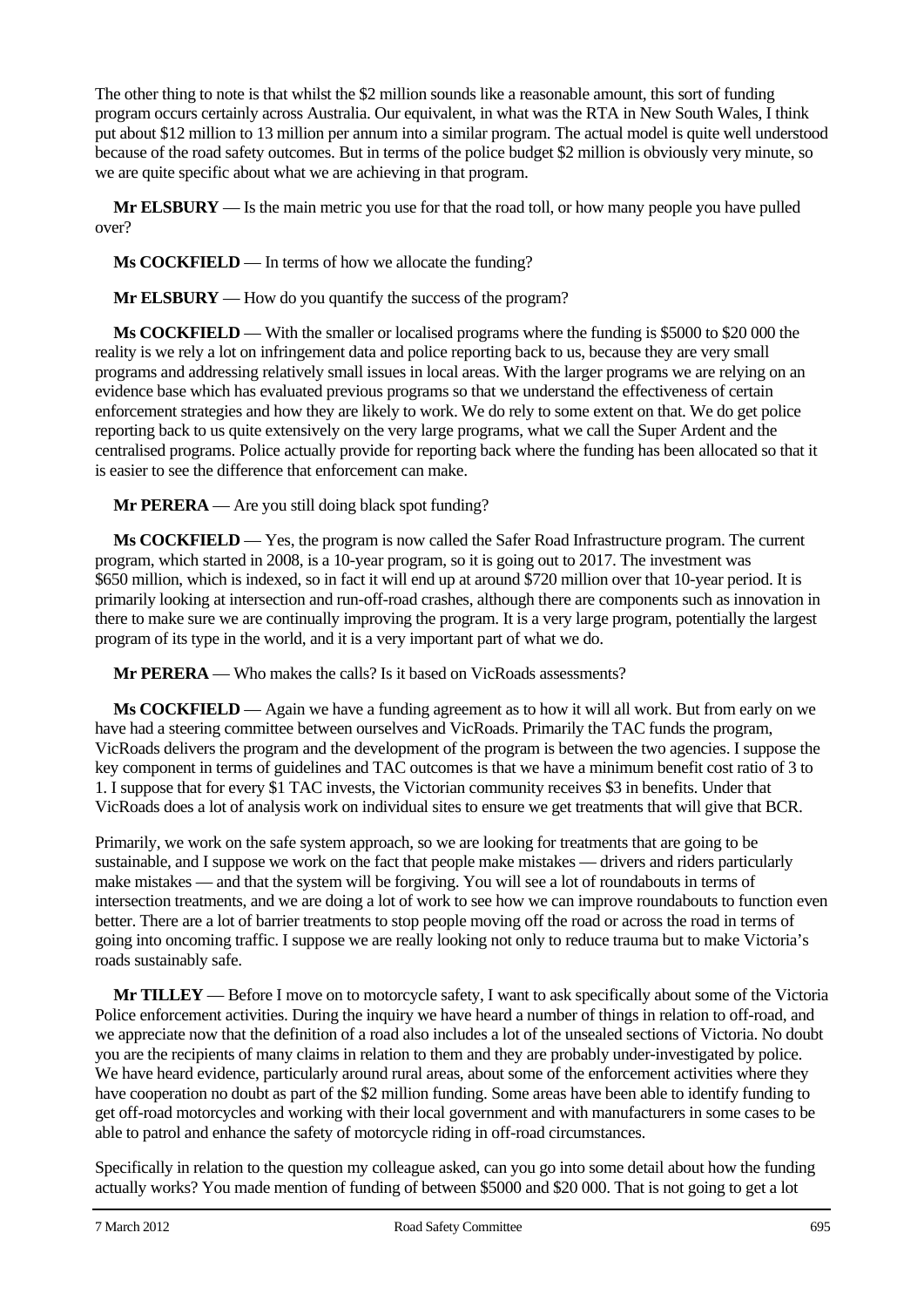when it comes to the buying of essential equipment like protective clothing and motorcycles. Obviously Victoria Police has to do its own training, but it is about getting it to enhance the safety of our roads.

**Ms COCKFIELD** — I suppose this is where the point I made about over and above their day-to-day operations comes in. As a rule we do not fund equipment. For example, the bikes that the officers use for off-road riding will primarily be provided by Victoria Police. What we will be doing is extending their use. Basically, my understanding — and please ask Victoria Police about this — is that there are limited numbers that can do that off-road work because of the very high level of training. You are right; we have actually assisted in that too, so I know there are some limitations. To ensure the bikes get the most use and that the officers who have the extensive training get to be used as much as possible in that work, we provide extended funding.

It is interesting that something between \$5000 and \$20 000 actually goes a fair way. If you are already doing 8-hour shifts and you want to add 2 or 4 hours to that shift, it can go quite a long way. You might get, say, four or five weekends of work where you have extended shifts over the motorcycling season. Similarly that was specifically for the local program. I think most of the funding of off-road would have come from that program. Each of the regions gets \$100 000 to \$120 000; so each of the priority service areas gets between \$100 000 and \$120 000. Some of those areas actually encompass riding areas, possibly not so much off-road, but they would also incorporate in their business plan to the TAC off-road riding and motorcycle enforcements, so there would probably be some more extended funding than that \$5000 to \$20 000 involved.

**Mr TILLEY** — The position or policy of the TAC would not be a closed shop in the future with some of these possibilities of enhancing that capacity.

**Ms COCKFIELD** — No. I will go back a step in terms of how we plan our work with police. We actually have business planning sessions every year before we develop our business plan. We talk to police about how our funding, I suppose, will be rolled out. Police have a very large say in that program and its development. To develop it to where it is right now, we actually had a police officer on secondment for about six months a couple of years ago to make sure we were actually working with police and we were not enforcing something on them. The answer is that we are definitely open to different ways. Really it is reliant on police at the moment in terms of what they actually put forward in business cases.

**Mr TILLEY** — Just before I go on to motorcycles, would you care to comment on a statement that the TAC funding of Victoria Police for motorcycle-specific enforcement could be seen as creating a disincentive for additional police resources to be invested in enforcement against motorcycles? Do you see any negative aspects to your funding of police enforcement? Proportionally how much of your funding for motorcycle safety goes towards passive enforcement activities? We can break that down. It is long, but I had to get that specifically on the record.

**Ms COCKFIELD** — Maybe we will start with the first part, which is the disincentive. I think the answer is a definite no. The fact is it is a very small amount of funding in comparison to the entire police budget. We have seen that area of police in general motorcycle terms starting to grow again. That has not anything to do with the TAC funding. I suppose it has been from within the police force that that has happened. More people are getting a licence — or a licence in Victoria Police terms — to be solo riders. More people are getting trained in terms of off-road riding. I also understand potentially more bikes are coming into the system as well, which makes it easier to enforce rider-related issues. From my perspective and from the TAC's perspective, no. I think if we thought that, we would not continue the funding. One of the other parts of the question —

**Mr TILLEY** — It was in relation to your observation. Do you see any negative aspects to the funding of police enforcement? You can take the size into consideration.

**Ms COCKFIELD** — I do not think there is any negative aspect we can see. As I said, we have been involved with Victoria Police in programs of one form or another for around 20 years. I think it is a positive. Particularly where we can coordinate public education and enforcement activity, it has been a success story for Victoria in terms of the number of people being killed and injured. It has been evaluated, so I think overall it has been a positive. I think at this stage we would be planning to continue the program.

**Mr TILLEY** — Of that \$2 million fund, having been the recipient of many of those overtime shifts over the years prior to this career, what is the proportion? In terms of proportion are you able to tell us how much of that \$2 million will actually be going into overtime shifts rather than the other parts of the program?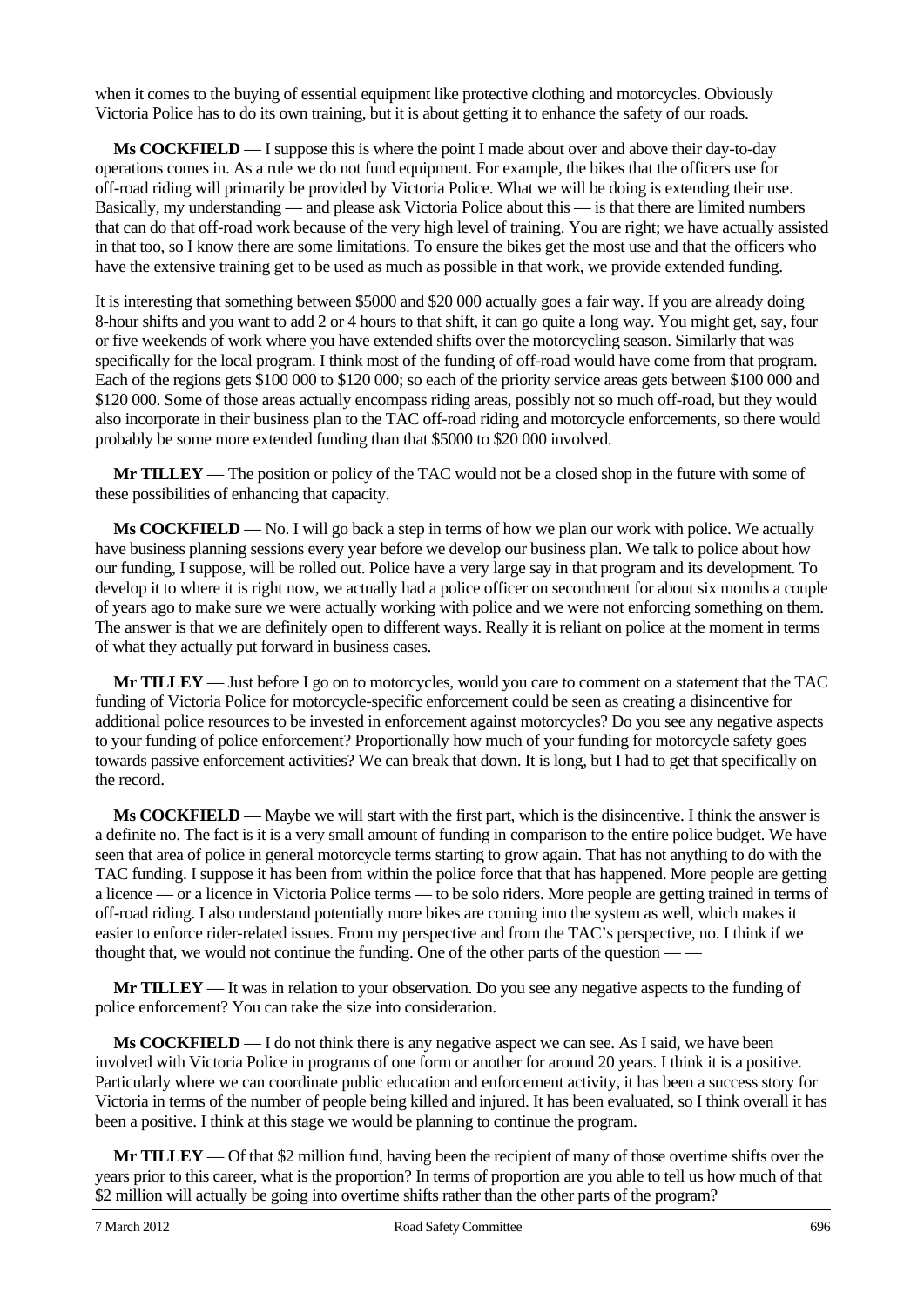**Ms COCKFIELD** — Primarily the funding would go to overtime and days off. That would be mainly what we are paying for. In fact we are never paying for the day-to-day operational work of police.

**Mr TILLEY** — They are all voluntary, I understand that.

**Ms COCKFIELD** — Yes. Certainly as far as I know, 90 per cent would be going into that. We do pay when police want to go to distant places also. For example if you want to go to Maffra, that is a centralised type of operation, so officers who are going from Dawson Street, Brunswick, to Maffra lose a lot of time in travelling. We pay for both their overtime while they are there and often accommodation while they are there, so that rather than coming back to Melbourne, they stay. There are some accommodation costs, but apart from that — and you would probably know better than I would — there would be some people costs in there too. I would say well into 90 per cent would be directly funding overtime and days off in terms of police work.

**Mr TILLEY** — I think we have pretty well covered that area. But getting onto the motorcycle safety levy, we understand that TAC collects the levy but VicRoads is responsible for the use of the funds generated. Can you expand on and explain to us how the transfer of funds is referenced in your annual general report?

**Mr WOODROFFE** — The motorcycle levy, as you know, is collected as part of the premium. It is about \$5 million per annum at the moment. It is separately accounted for and managed, but my understanding is that it remains in the fund and is extracted as needed for motorcycle safety programs. It is collected and remains part of the transport accident fund, but it is separately accounted for in terms of the expenditure and what it is used for. The expenditures are largely directed, as you said, by VicRoads.

**Mr TILLEY** — Is there anywhere that it is demonstrated publicly that motorcyclists can see how VicRoads is using that part of the funds?

**Ms COCKFIELD** — Primarily it has been decided that VicRoads will communicate information about the levy and that there is specific funding within the levy program to communicate with riders and owners of registered motorcycles about how the money is used. So that has been the primary mechanism that we have to let people know. Certainly I sat on VMAC and information was provided to VMAC regularly and we do provide reporting to the Minister for Public Transport via VicRoads.

**Mr TILLEY** — The new VMAC has only sat once or twice now?

**Ms COCKFIELD** — Yes, so I suppose it has not at this point become an issue, but certainly we report on the actual fund to VicRoads, to their minister. So there are some reporting arrangements, but it has primarily been part of a communication program or task that VicRoads has been managing.

**Mr TILLEY** — I want to expand on the process. What process does VicRoads have to go through to get the funding? Is it like a general grant application or a specific project?

**Ms COCKFIELD** — As you have already heard, TAC has a number of programs and funding arrangements with VicRoads, so I suppose we have fairly tight arrangements about the way we actually disperse funds to them. In some ways it is fairly simple. VicRoads sends us an assigned invoice to say they have undertaken a range of works associated with the motorcycle levy. They attach documentation as to what that work has been, and we pay an invoice.

**Mr TILLEY** — Do you believe them?

**Ms COCKFIELD** — And this is why I actually bring up the fact that we have a number of programs, because we have looked at this issue quite closely over time and in general government and to some degree ourselves as agencies are trying to keep administration around these issues to a minimum. We are really talking about funding between two government agencies which both have internal and external audit processes placed on them. When we ask the director of finance — and that is not his title but for all intents and purposes I will call him the director of finance — to sign off to say that VicRoads has expended the money, then yes, we believe him.

We do get information about what they have completed, and because I have personally sat on VMAC and we sit on a range of the actual project advisory committees, we are quite aware in general of what is happening. It is not as if they could pull the wool over our eyes. We are aware of the contracts they take out with universities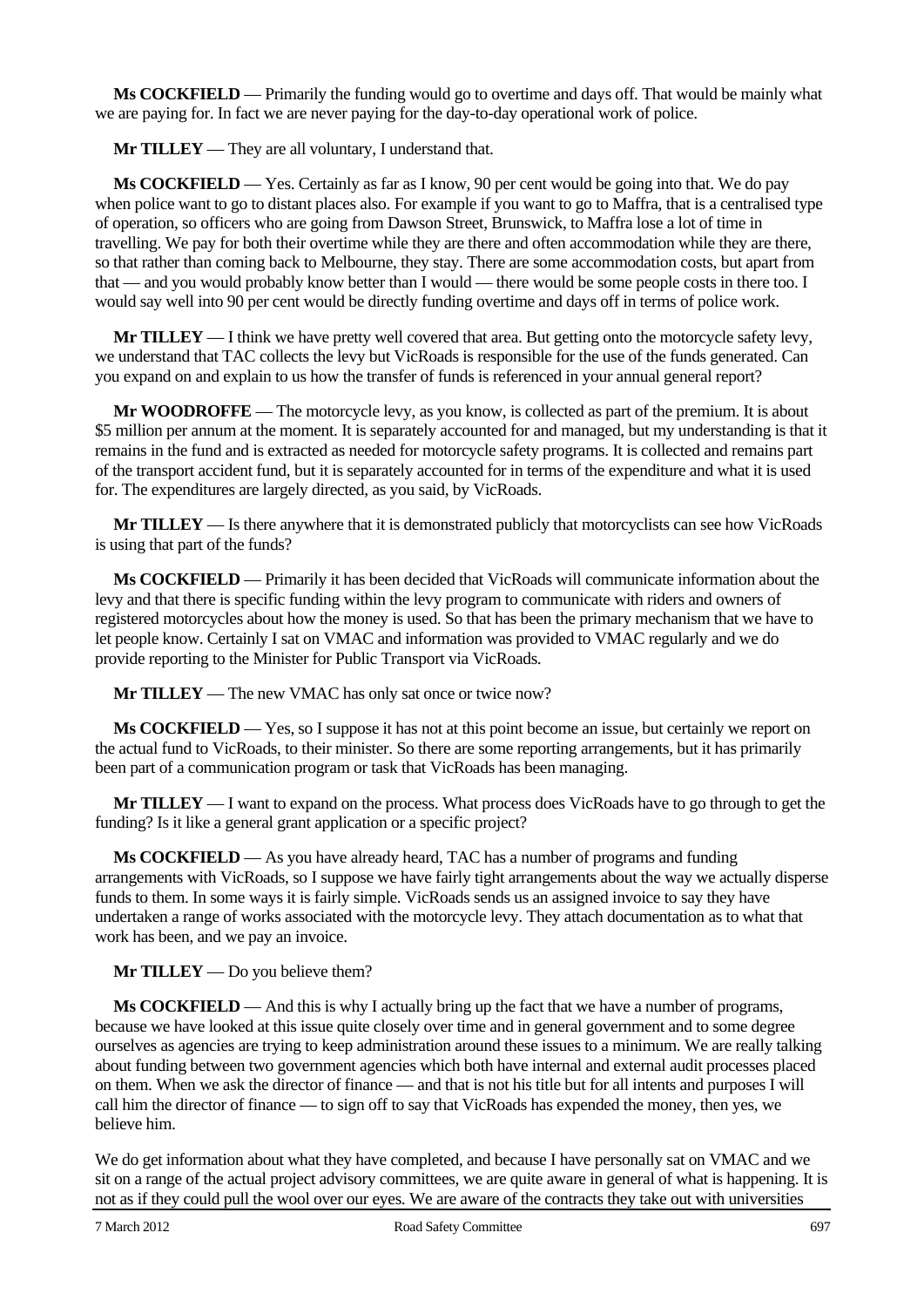and how much they are for, so we are quite aware of the detail of the program. Yes, we do believe VicRoads and we keep a reasonable eye on the whole program in terms on what is happening.

**Mr LANGUILLER** — So you are confident that the totality of the revenue is used on motorcycle types of programs? Whatever they might be, they are strictly associated with riders and improvements that will benefit riders?

**Ms COCKFIELD** — Yes. The program is totally directed towards the safety of riders. Every project is directed towards that. The minister signs off on an approval document, which we get a copy of, to say that that is where the money is going. I suppose you could argue that as to the small amount of money that is used for the communications program — you may say that that is not directly for the safety of riders but I think it is a very important component — we let people know what is happening. But in general I would say that it is directed towards the program.

**Mr TILLEY** — We have heard a lot of evidence from motorcycle groups that are simply not understanding the communication about how the motorcycle safety levy they are paying is expended.

**Ms COCKFIELD** — Perhaps I could just make a comment on that. I have not been involved in the VicRoads communication program around the levy for a little while, but I was quite involved at the start because of the TAC's communication experience. We would actually ask questions in focus groups more generally about the levy, how it was tracking and what people thought. These were your everyday motorcyclists that we might recruit to look at a Transport Accident Commission ad. It was really interesting that when they were asked they almost did not know about the levy. Then at the back of their minds they would start thinking, 'Oh yeah, I know what you're talking about', and then, 'Oh yeah, I got something with my registration notice but I didn't read it'.

So even though they acknowledge that they got information about the levy, their interest level was such that they were not really that interested. I think we potentially overestimate how much interest the general motorcycle community has in the levy. Some groups are looking for more information — and I understand that — and sometimes the amount of information available on individual projects can be quite limited, but motorcyclists as a whole are probably quite content with the range of information that is available.

**Mr TILLEY** — I certainly appreciate that this is across a whole range of issues, and not necessarily road safety or the levy. We are getting people to discuss or share information in relation to fire, and unless there is smoke on the doorstep they are not interested. It is similar with flooding: unless there is water in their homes, in general, getting across that information presents some difficulties; I appreciate that. But on the levy specifically and the position of it, how much is in the levy that remains unspent at the moment?

**Ms COCKFIELD** — To date as of 31 December, I think we had collected approximately \$44 million via premium.

**Mr LANGUILLER** — That is for five years?

**Ms COCKFIELD** — No, it commenced in October 2002. And at TAC we have provided VicRoads with about \$38 million. It would be around \$6 million that remains unspent but allocated. So by the strategic guide on how the levy fund is expended, that has actually been allocated.

**Mr TILLEY** — The difficulty is also that TAC's annual report does not demonstrate it, and neither does VicRoads in their annual report demonstrate how they use that funding, so it is going back to that issue of accountability.

**Ms COCKFIELD** — Yes. I think that is a reasonable point you raise, and I am sure VicRoads and ourselves can work on making that information more transparent to the community.

**Mr LANGUILLER** — I think the general view has been, and certainly the view of the committee has been, that the TAC does a great job and is a great agency. But I hope you appreciate that sometimes, for the benefit of making sure that we can assist in the improvement of the way in which we run our agencies, we ask questions which have been brought to our attention by way of submissions.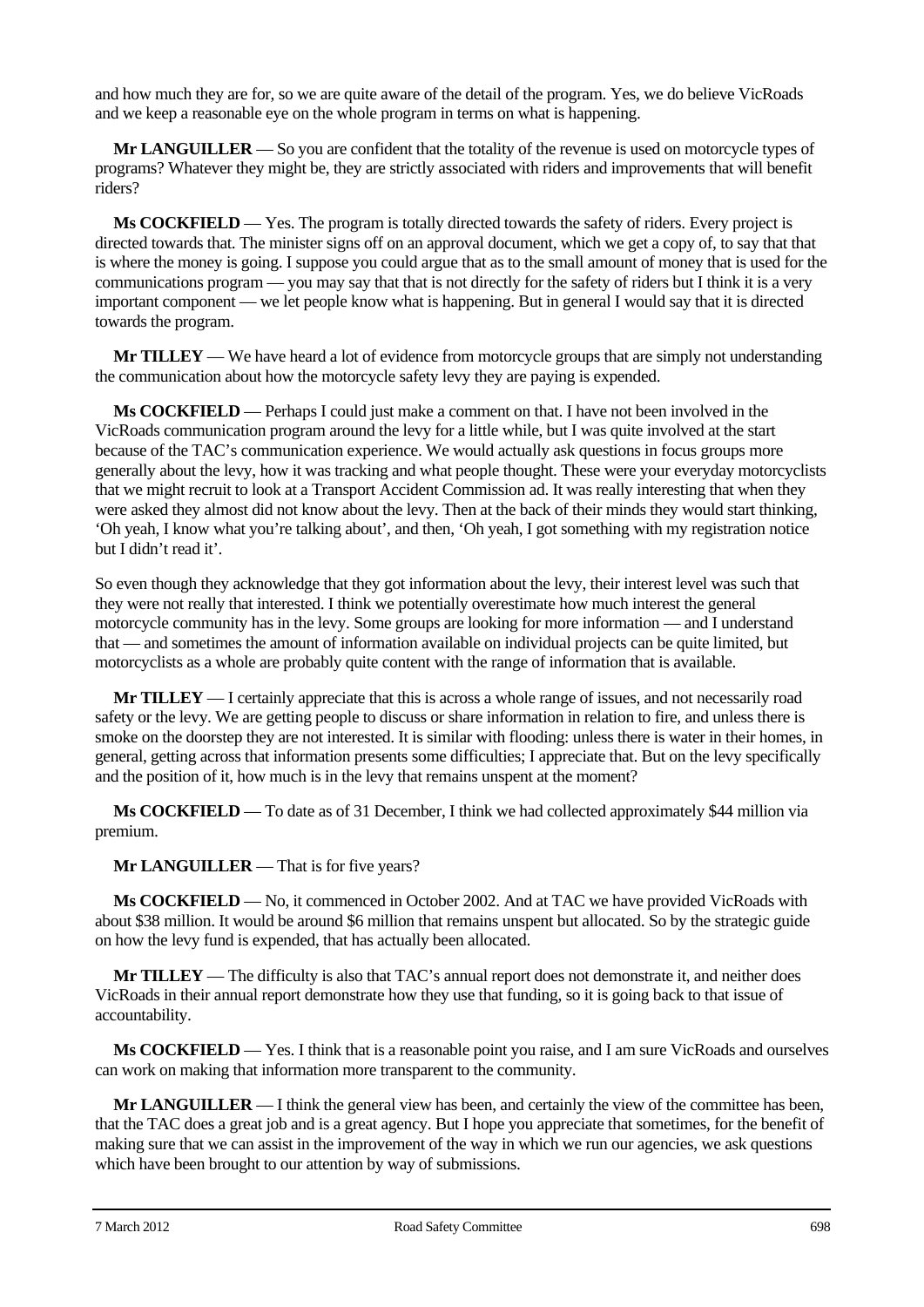I want to talk about advertising. Submissions that our committee has received to date from riding groups, the public, road safety committees and other witnesses appear to conflict with your judgement or views in terms of your ads on television. I understand you do them on the basis of your focus groups. Can I first say that I do not recollect groups indicating to us that they actually related to your ads. Common sense tells us that if the groups that you are targeting cannot actually relate to them, at least in terms of the submissions we have received, where is the effectiveness? How do you do that? How do you do these focus groups and how do you constitute them? Would you accept that these focus groups have limitations and can perhaps provide views that are not necessarily reflective of the broader community's views? How do you account for this limitation?

**Ms COCKFIELD** — The way we undertake the development of an advertising campaign is best practice, as far as we know it, in terms of social marketing and in terms of the very early development of what the issue is right through to the showing of an ad on air. There are limitations. With everybody who develops advertising campaigns, whether they be social marketing or advertising widgets, there are going to be limitations. The positive for people who advertise around widgets is that it is usually a sales relationship, so if you have a good ad, you sell more widgets. If you do not have a good ad, you know it is no good, because there are no widgets being sold. In our terms, the relationships are a lot longer term.

One of the key objectives of public education from the perspective of the TAC is putting issues on the community agenda and making the community aware that there is a certain issue. Earlier on we did it with drink driving. More recently we have been tackling speed in quite a large way. But I suppose of all the key issues, there is drugs and driving. We have done that fairly much in a head-on form since the start of our education program.

Going back to market research and the way we actually form market research groups, we have a target market for all of our advertising. We will generally use that target market at a script stage when we have a script. We will have a number of scripts that will be tested with the target market. For riders, generally the target market will be middle-aged males because they are the people who are the most overrepresented. But the work our research groups do and other evidence bases will be very much informed that. We assume it is going to be something like 25 to 39-year-old males as our target group. We will use that group right throughout the campaign.

We primarily use one market research company, Sweeney Research, that looks after our advertising research, but occasionally we use others. It is not an exclusive arrangement. It has a lot of experience in this type of research. We put a range of scripts in. Some of them will be quite provocative. We are trying to get different reactions. We try to understand what is going to work in terms of putting an issue on the agenda. What is going to work? Usually one or two scripts will come through. We might use some of the ideas from each of those scripts from that focus group to move into the development of an actual ad. We will then usually evaluate with focus groups at a very early stage, which is at pre-postproduction, or basically what they call first edit. As soon as we have shot it and put it together in a loose form we will again market research the same demographic, but it would be a different group, and again when we have the finished product.

The key for all of this is not whether people like or do not like our ads. The key is about the key message they are getting out of it, whether they are likely to change their behaviour or they are at least likely to reconsider their behaviour in relation to this particular issue.

**Mr LANGUILLER** — Is it not about discouraging people from riding altogether?

**Ms COCKFIELD** — No, certainly not.

**Mr LANGUILLER** — I must tell you that that is what it does to me and that is the sense I get from the submissions — that is, that it is about this alleged culture of anti-riders rather than encouraging safe riding and so on and so forth. It is about saying to the public, 'Riding a motorbike is so dangerous, so do not ride it'. Is that one of the objectives?

**Ms COCKFIELD** — No. Raising the perceived risk of having a crash is an objective of nearly all of our campaigns, so it is actually having people understand the level of risk they face. This is for drivers as well as for riders. It has been part of what we are attempting to achieve since day one. We are certainly trying to increase the perceived risk of having a crash. As I said, we have done that with a range of ads. I have been to nearly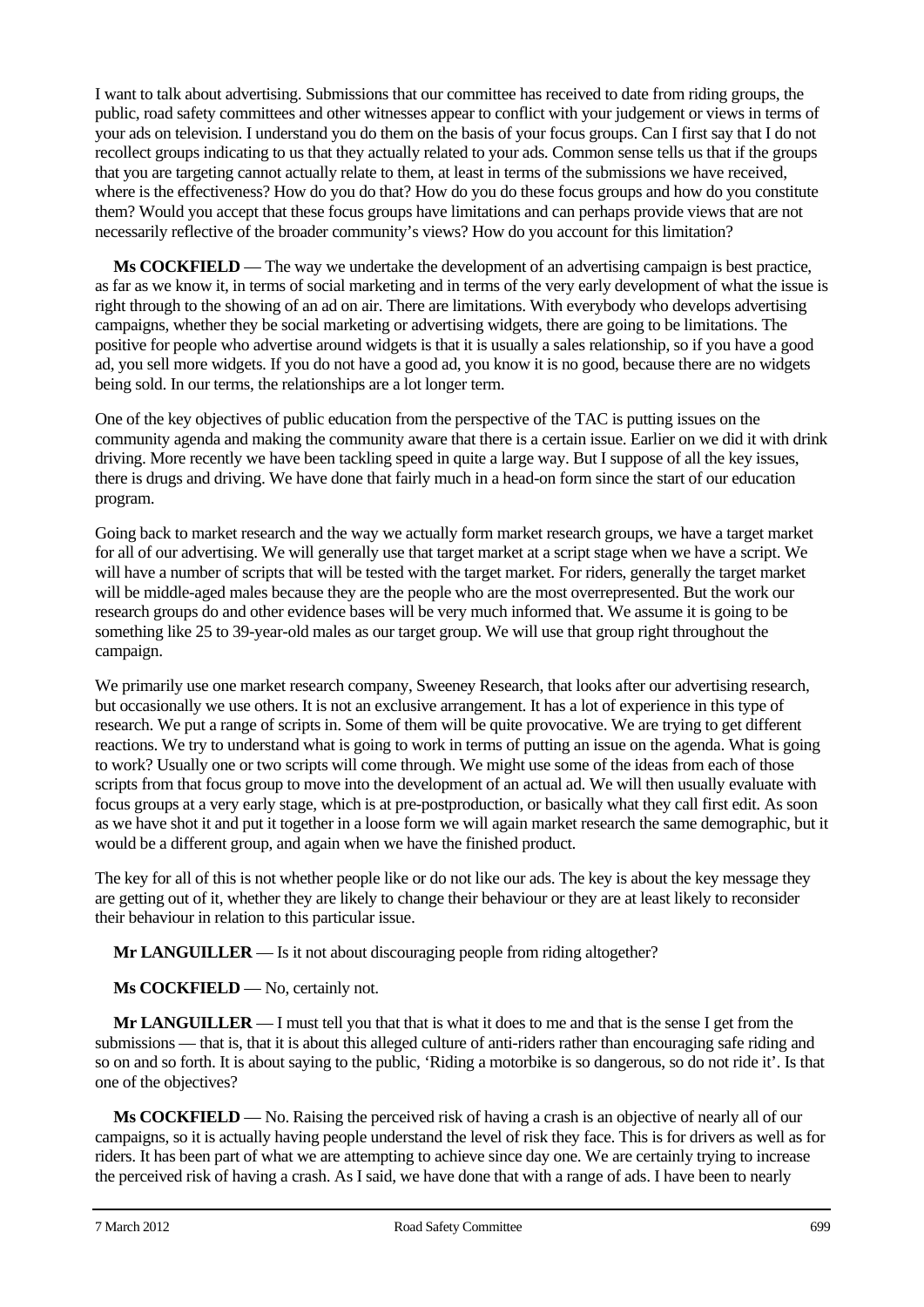every focus group we have done with motorcyclists and I have never had the perception when they have been watching our ads that it will stop them from riding.

**Mr LANGUILLER** — Do you exclude any particular groups and what do you do to consult outside those groups and outside the riding groups?

**Ms COCKFIELD** — To some degree when we do focus groups we exclude people who are outside the target group. For example, we are just undertaking some market research tonight on our latest ad for riders. In fact I think I have it here; I did bring some information about that. We will be testing with two groups -21-to-30-year-old males and 31-to-45-year-old males. What we have asked from them is that they are frequent commuters. That means they need to commute a minimum of twice a week. This is set in an urban scenario. They need to be fully licensed. We will take probationary licence-holders but only a maximum of two per group, so you may well be excluded if we have that quota. We reflect the inner city and outer suburban residents, blue and white-collar professionals.

**Mr LANGUILLER** — Do you include car drivers or bus drivers or truck drivers, because you would know better than us that a lot of the incidents that take place on the roads actually relate to a collision with car drivers; do you do that?

**Ms COCKFIELD** — They would not be the target market for specific motorcycle ads.

**Mr LANGUILLER** — You do not think car drivers perhaps need to get a message or two — and I am a car driver? For example, we might have to share the road with riders. If you do not have a message for the car drivers or the truck drivers, are you not doing only half the job?

**Ms COCKFIELD** — We do have some very specific messages for other road users around motorcyclists.

**Mr LANGUILLER** — In relation to motorcyclists?

**Ms COCKFIELD** — Yes. We developed a specific campaign called Vice Versa, although it would probably be more commonly known as 'Put yourself in their shoes'. I think we produced that in 2006 or 2007. It had quite a long run and in fact we are considering re-running it right now. We have worked with VMAC through levy funding. We reproduced an English ad called Look Again, which was very much about right-turn crashes when it can sometimes be difficult to see motorcyclists. That now sits on the TAC's reel in terms of the ads we will play.

We have also used ads that are not specifically about motorcyclists, but have motorcycling issues as an issue. For example, we talked about distraction. One of the scenarios we used was potentially not being aware of a motorcyclist behind you. We do specifically talk to drivers about those issues. I do not know whether we want to get into this now, but I suppose in and of itself raising awareness of that issue and putting that on the agenda is probably not the only thing we could do for drivers and riders, because the issue is a little bit more than raising awareness. When drivers do not see motorcyclists it is not usually because they are not looking or are not aware that they might be there. I am sure you have heard said many times in this committee, 'I looked but did not see', which is very much an automated cognitive issue that we are finding hard to address, although we are trying.

**The CHAIR** — Just on that point, we have had some submissions that have told us that the only campaign that focused on drivers rather than riders was safety levy funded, and it was the only one you had commissioned in the last five years.

**Ms COCKFIELD** — Potentially Vice Versa would be about five years old, and that is probably true. We would normally get somewhere between three and five years, so two ads in that period would be about right for any one issue. I suppose I am saying that Vice Versa or the Put yourself in their shoes campaign possibly could be more than five years old.

**The CHAIR** — That was safety levy funded as well?

**Ms COCKFIELD** — No. That was a TAC campaign.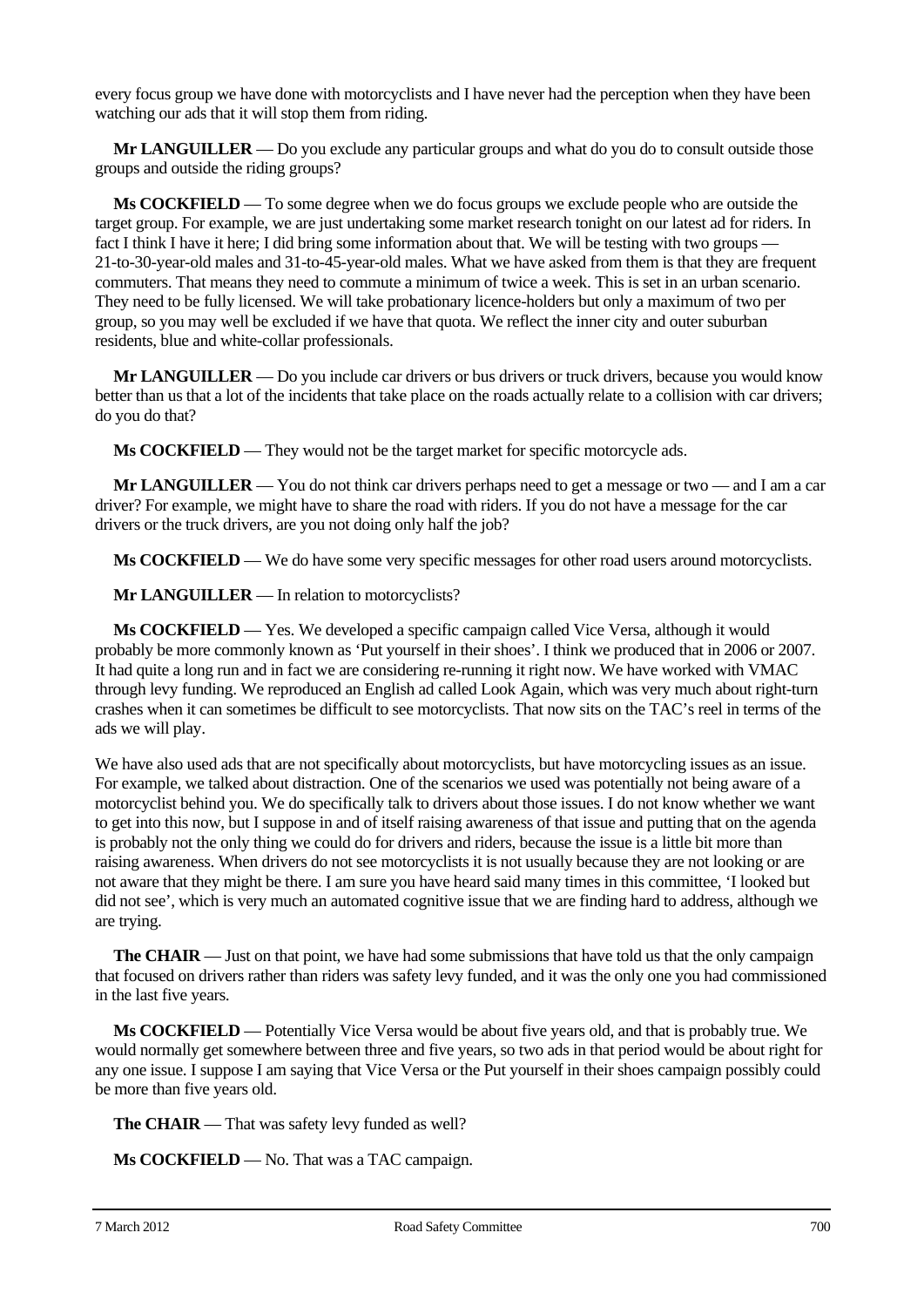**Mr LANGUILLER** — The committee has seen local road safety advertising that has been produced cheaply and tailored to local road safety issues being knocked back for funding by the TAC. Why have you taken such an approach to not funding local content? I particularly refer to one that my colleagues and I saw in Traralgon by Victoria Police, which was particularly good.

**Ms COCKFIELD** — We have the community grants program, and I believe what you are talking about may have been a submission to our community grants program. Was it a direct request for funding? I do not think it would have been to the TAC. I think it would have been part of a community grants program. The way that works is you can make submissions of up to around \$20 000 for local road safety projects. The decisions around who gets funded are based on committee structure. So there is an initial committee structure that actually assesses all the applications, and then an overseeing committee actually makes the final approval decision. Both of them have a range of community representatives, including representatives from local government, police, VicRoads et cetera. RACV sits on that as well. So it would have been a committee decision not to fund that, not just a pure TAC decision.

I have seen what I think was an incredibly well-done piece of work out of the Gippsland area, so I think we are probably talking about the same piece. I do not actually recall exactly why the one you are talking about would not have been funded, but, as I said, it is a grants program. A number of submissions come in and the best ones get chosen. For some reason that may not have been the best program.

## **Mr LANGUILLER** — Okay.

**The CHAIR** — I believe I heard you on the radio this morning — —

**Ms COCKFIELD** — You did.

**The CHAIR** — It was in relation to the TAC providing file footage of advertising material that is being replayed overseas with translations. One example is Bosnia, where a Victorian commercial has been used over there. In reverse, do you ever adopt advertisements made overseas? The committee has seen an excellent advertising campaign from the UK, which does not have the blood and guts displayed so much, but has a good musical background to it and is effective. It is the one where there are motorcyclists with their names in flashing lights above them.

**Ms COCKFIELD** — I know the campaign.

**The CHAIR** — It is quite striking in its impact. Has the TAC thought about saving costs at one level and importing schemes from overseas?

**Ms COCKFIELD** — You are aware, because we have just discussed it, that one of the campaigns that is now on our play list, Look Again, was actually a UK campaign. It was developed by THINK!, which is the road safety marketing arm of the Department for Transport in the UK. We have a very good relationship with the Department for Transport because I suppose there are really only two or three agencies in the world that are producing a lot of public education in this space. They are one of them and they do a very good job. We were aware of that campaign in development and certainly pretty much as soon as it came out. We were incredibly interested in how it did evaluate because, as you have pointed out, on the face of it, it looked like an interesting idea. It did not address any particular issues that were coming up for us right then, which was a few years ago now in terms of our own research and our own evidence base, but we still thought it was a good campaign, and we are keeping an eye on what has actually happened.

The exact point you talked about — is it effective? — is something that we do not know, because unfortunately with the global financial crisis, funding for that THINK! unit was cut severely, and they could not evaluate that campaign. What we are not sure about is its effectiveness in terms of how it actually played out. We know about all the research that led up to it, and in fact that is on their website. We do not know how effective it was, and we really would have liked to have seen that, given, as you have pointed out, it was very much about awareness raising — if you knew who we really were, you might think a bit differently. I would have to say that at the end of the day the take-out message probably would not be too dissimilar from our Put yourself in their shoes campaign, which is the one we are considering replaying again in the not-too-distant future.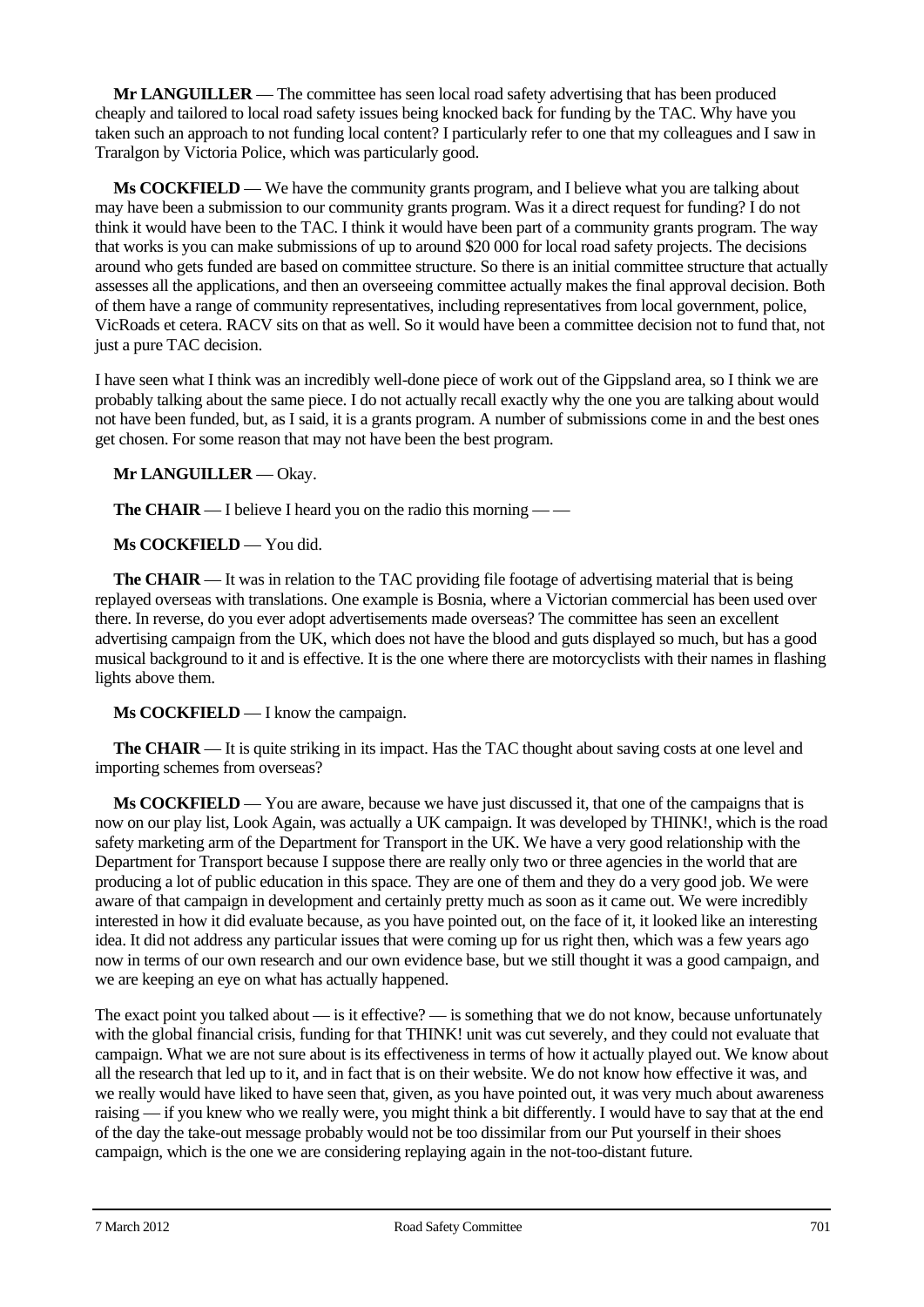**The CHAIR** — There are suggestions that you would give it a go anyway on the basis that there is a view that it is a well-received advertisement.

**Ms COCKFIELD** — That we should because it is a well-received campaign? From the TAC's perspective, we want to make sure that our campaigns are effective in terms of key messages. What I would say is that what we would be prepared to do is put it into research to see how effective it was with target groups in Australia, and how well it did impart the message to Australian audiences. When we did that with the THINK! campaign Look Again, it did work very well. Certainly we often put other material from other jurisdictions into our market research to understand how well concepts and ideas work and if potentially we could use them in the Australian context.

**Mr ELSBURY** — One of the common criticisms of the TAC's advertising campaigns has been a perceived emphasis on speed as the main factor in accidents. What would you say is the level of importance you place on speed as a proportion of the advertising in which you have focused on protective clothing, fatigue et cetera?

**Ms COCKFIELD** — Were you speaking specifically around motorcycling issues?

**Mr ELSBURY** — From my recollection, you have got the reduce your risks campaign, which talks about some placement, putting on a helmet and that sort of thing, but it concludes with imagery of the motorcyclist gunning it for a change of signal and then concludes with the motorcyclist being collected because he oversteers into an oncoming four-wheel drive. That is the imagery that you are left with at the very end of the ad, so certainly I can understand why motorcyclists would be quite sensitive to this perception that they are just out there, gung-ho and almost trying to emulate Star Wars speeder bikes going along through forests and that sort of thing in comparison to messages about the safety equipment you should have, about how you should not ride when you are feeling tired or about how you have got to adapt your riding method in wet weather. Some of it is a bit of a motherhood statement, but something we continue to do for car drivers is to say, 'Do not drive when fatigued', 'Adapt to the conditions', 'Be aware of spacing between vehicles' and that sort of thing. The message seems to be constant for drivers but not so much for our motorcycling companions.

**Ms COCKFIELD** — There are a couple of issues in there. In terms of our general road safety campaigns, with the messaging we put into general campaigns, although they often are targeting drivers, we believe the message imparts somewhat to other road users. Even if they do not drive a car, most people understand key messages around stopping to take a power nap, for example, so because a campaign is aimed at one target market does not mean you cannot expect some of the information to be imparted to others and in terms of issues like fatigue, et cetera, I would say that is definitely the case.

The reason we develop any campaign is that we believe the evidence is that is a key issue for that target group. In relation specifically to fatigue, for example, I am not aware that that is a key issue for riders. I can understand why, because not all but most riding is done on a much more discretionary basis. There are a lot of people who drive for a living who are usually in trucks, courier vans et cetera and there are a lot of people when they are undertaking a large trip with the family or whatever will do it in a car. That does not mean they are not riders. It just means that often with those types of journeys that are not so discretionary, if it is a really wet day and a rider is going out either as a commuter to work but has a public transport or a car option, they may well choose to take another option. If it is a long ride, for example, if they are going down the Great Ocean Road from the outer suburbs of Melbourne, they will probably not start off until mid-morning — and I call 8 o'clock mid-morning — say, between 8.00 a.m. and 10.00 a.m. I often see them waiting at the end of the West Gate Bridge — I live around that area — or convening at somewhere between 8 o'clock and 9 o'clock in the morning. So in terms of issues like fatigue I am not sure and I am not aware of it. I might just ask my colleague to comment on that.

**Mr NIEUWESTEEG** — I would just say that if you are looking at the profile of motorcycle trauma across the clock in the week, it does not coincide with what you would expect to be times of high fatigue.

**Mr ELSBURY** — You do have a high proportion of accidents on weekends at around about 3 o'clock in the afternoon. A group has gone off in the morning. They have gone and had some fun with the bikes and then they start thinking about turning around and coming home. It is when you have relaxed a bit and you are on your way home. It is almost a commute back home after having had a good ride out with the mates, or even after lunch. I know I will feel sleepy in a little while when I have had a few sambos, but when it comes down to it, it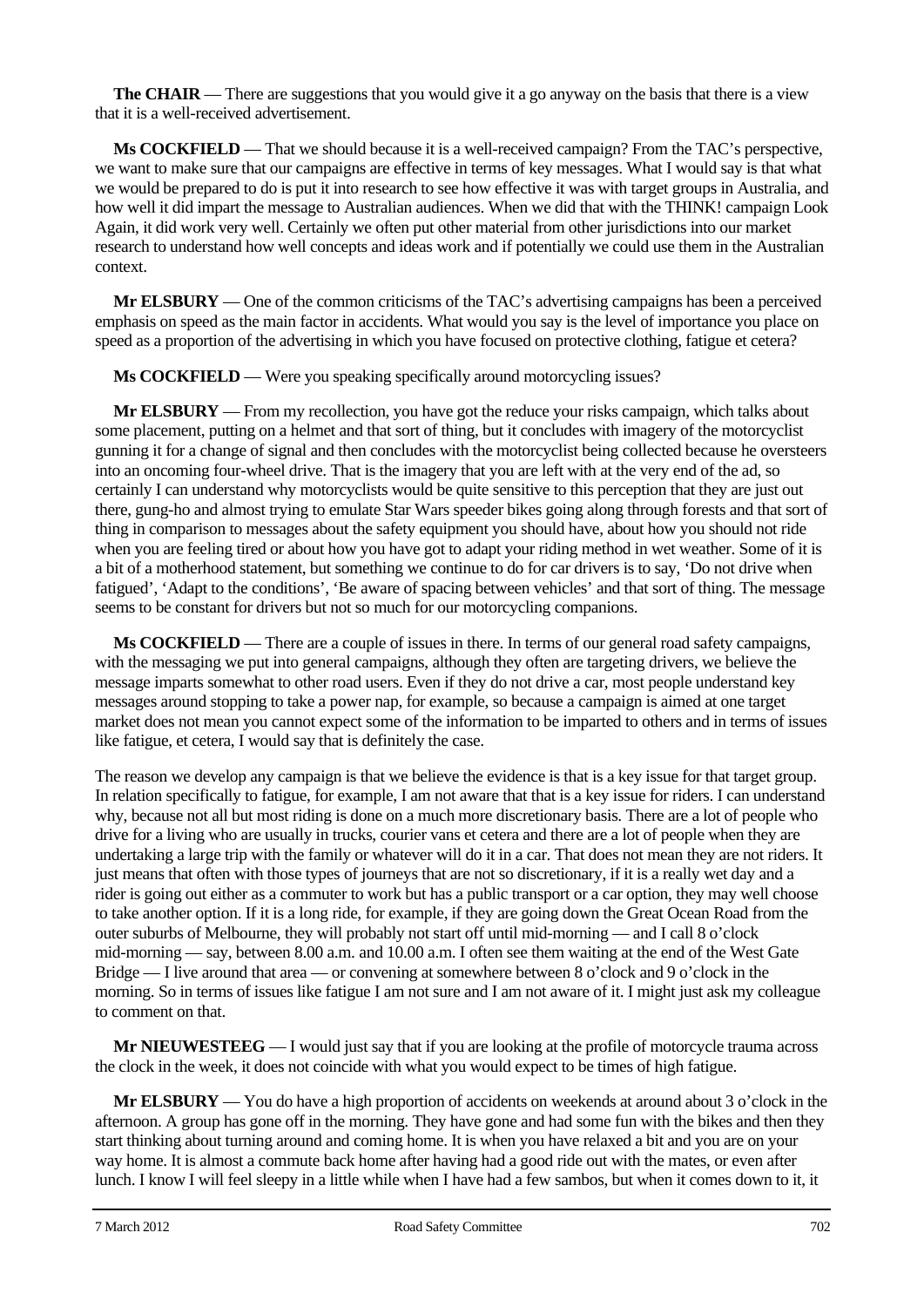is that time of the day when it seems that people have more difficulty staying upright on two wheels. Certainly in the evidence we have received through the committee we have also heard that if you go out with a club, rider groups have designated rest points. They work out that you are not going to ride as far as you would normally drive simply because the concentration required on a bike is much greater than that for driving. For someone who is not a member of a club, who rides a bike daily into work — yes, that is normal — to decide, 'I might just go down to Bendigo, it is only 2 hours down the road', the suggestion that Kyneton is not a bad place for a bit of a stopover and having a quick snack before continuing on, that sort of education process does not seem to have occurred within the advertising program that the TAC has put forward, which means that you have still got an area that is being left open. You are concentrating on your balance and on your placement on the road a lot more as a motorcyclist. The committee has heard that the physical act of riding causes greater fatigue. What are your comments on that particular issue?

**Ms COCKFIELD** — As I said, we are trying to use an evidence-based approach, and certainly with that weekend ride — the issue you were just talking about — it is what is next on the agenda. So you are right, we have not addressed it, but it is literally next off the mark. I would still say that in terms of what I know from pure evidence, I have not seen it identified as a major issue. That does not mean it is not an issue at all, but in terms of us trying to tackle the major issues, speed is certainly up there. It is up there for drivers and it is up there for riders. I think we need to tackle the major issues if we are really going to make a difference.

We know that speed is involved in literally every accident. With speeding, whether it is going well above the speed limit or going at the wrong speed for the conditions you face, if we cannot stop and we cannot stay in control of our vehicle, we are going to have an accident. This issue about speed is incredibly important in terms of the general road trauma picture in Victoria. You are right; TAC has a general concentration on that issue. It includes riders because there are some specific issues for riders, but I think our concentration is just as heavy for drivers.

**Mr LANGUILLER** — On that very subject, I fully concur with you generally on the issue of speed. It probably means, as you have just said, that there is the legal speed as distinct from the appropriate speed. You hear from some riders, 'It is 60 kilometres and up, so I am doing 60', but 60 kilometres per hour on a rainy day in certain areas may not necessarily be appropriate. Are you confident that that message is getting through? You could well be doing 100 kilometres per hour legally but totally inappropriately. On that message — and I know it is a subtle, complex and very challenging one — are we getting there?

**Ms COCKFIELD** — I think the general answer is yes. The TAC and all the agencies in Victoria have been addressing the issues around speed for some years now, and I think what we have done is to gradually start to move the community to understanding what the speeding issue is really about. It is a slow process because when we started, people considered 15 to 20 kilometres per hour over the speed limit to be speeding — that was when you started speeding. We have now got the community to understand that going 5 kilometres per hour over the speed limit is speeding, so in terms of the debate we have come a long way. When drink-driving first became an issue and we started testing people for drink-driving, they could not see a problem. They could drive their car; they were actually a better driver when they had had a few to drink. Nobody would say that these days, so I think we are making gains. The thing about road safety campaigns and road safety in general is that it is long term. It is small gains. We are always making small gains towards the ultimate end, but we still have work to do in that area.

**Mr ELSBURY** — I am not wanting to get a preview of the advertising that you have said is coming, but an issue like fatigue is hard to quantify. You have speed — easy, radar gun; you can pick up that someone is speeding. You can pick up if someone has been drinking. You know if there is an issue with the roadworthiness of a vehicle just by looking at it. How do you develop an advertising road safety campaign that does not really have a strong enforcement tool? It is not something where you can say 'Yes, this person is definitely fatigued or this person is  $-\frac{1}{x}$ 

**Ms COCKFIELD** — It is very difficult. It is not difficult to develop the advertising campaign; it is difficult to get behavioural change without that enforcement tool. If we look across the world in terms of the most successful programs, they have certainly had that combination of public education — making sure that the community is aware of what the issue is and what they can do as an individual to assist. In our case that has very much been about taking a 15-minute power nap, and we know that message in Victoria's scenario is very well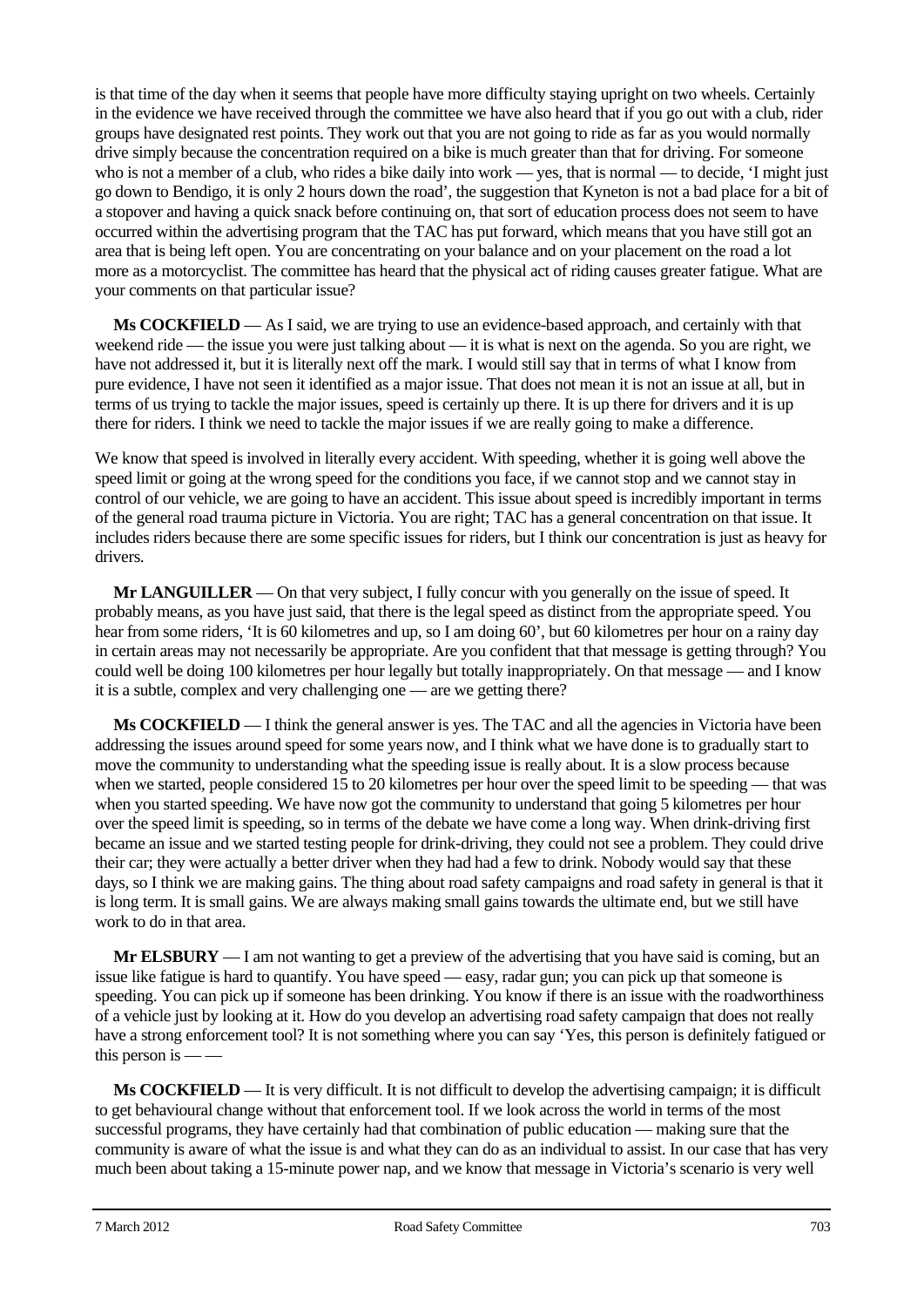understood; they understand the key messages. It is actually getting people to change their behaviour; that is the issue for us.

To be honest, in terms of something like fatigue, obviously we are working very hard with our partners, Victoria Police and VicRoads, in trying to develop either an enforcement mechanism or a tool that will help people recognise fatigue. But where we think the biggest long-term value is going to be is in technology — vehicles that will be able to detect when drivers are fatigued. In fact we have a project right now which is not related to motorcycling but it is doing that exactly. It is called our safe car project, and it is looking at technologies of the future and how we might be able to assist people in terms of issues such as fatigue and drowsy driving.

**Mr TILLEY** — On that and going back to data, we were talking about capturing data specifically in relation to fatigue. How would all this be referenced by Victoria Police in the TIS system?

**Mr NIEUWESTEEG** — With great difficulty. I think yesterday there were some changes to the TIS system to give police members greater flexibility about recording the perceived cause of accident.

**Mr TILLEY** — Can we go into a little bit of detail there so we have a very good understanding.

**Mr NIEUWESTEEG** — They tell us about members' opinion of cause of accident. Previously it was not collected well, but now there is a range of options they can choose. I do not have the list; I have not seen the list in a couple of months, but I think fatigue was in there.

**Mr TILLEY** — It was a number of months ago. Is it limited by the options that a member of the police force has on the road when he is collecting the information?

**Mr NIEUWESTEEG** — On the road it is done in the notebook, but it is when they go back to the terminal at the station. For members' opinion of cause there will now be a drop-down box, whereas previously it was a text box that they would type in. Now it will be a drop-down box and they can select as many opinions of cause as they like; I think there are around 20 or so. I would put that question to the police.

**Mr TILLEY** — I suppose now with the powers of police and considering what police can and cannot ask drivers when they are investigating a crash, is there going to be a requirement for legislative change? Here we are probably asking questions for drink-driving offences where you try to determine place of last drink, who with, and number of drinks consumed. Are we now going down that path? If they are not only summary offences, but if they are leading to more serious indictable offences, is there going to be a requirement for legislative change? We are trying to establish fatigue and those other matters.

**Mr NIEUWESTEEG** — It is challenging to identify fatigue as the cause of a crash, and we suspect it is a contributor to many crashes. With the TIS dataset, the one police have got, I think you are asking too much of a police member to make that call, especially when they are not even at 30 per cent of the crashes that they are reporting. We look to other tools, such as an in-depth crash study that Monash runs, where they will send engineers to the crash scene, interview an injured person in a hospital, look at the crashed cars and try to piece together what happened. They have done some preliminary work — it is not at a report stage — that suggests that fatigue is a substantial contributing factor. There is the falling asleep type of fatigue, but then there is the, 'I am tired; I am not giving it my all'.

#### **Mr TILLEY** — Distractions.

**Mr NIEUWESTEEG** — It is a very tricky and expensive area to research thoroughly. Pretty much the only other tool that you can rely on with some precision is the naturalistic study, where you put cameras in cars and you can watch people's eye movements. Basically you have a journal of their log of driving. We are planning to do a bit of dipping our toe in the water by doing some basic exploratory research with our clients over the next few months, asking them a few questions that might give us a sense of how important fatigue was in their crash. The obvious one is, 'Did you fall asleep?'. More holistically you try to create a picture of what they were doing — 'How much sleep did you have the night before?', 'How long had you been driving?', 'Are you a shiftworker?' — and those sorts of things to try and explore it more fully. But you are right; it is an area that is really hard to get hard data on.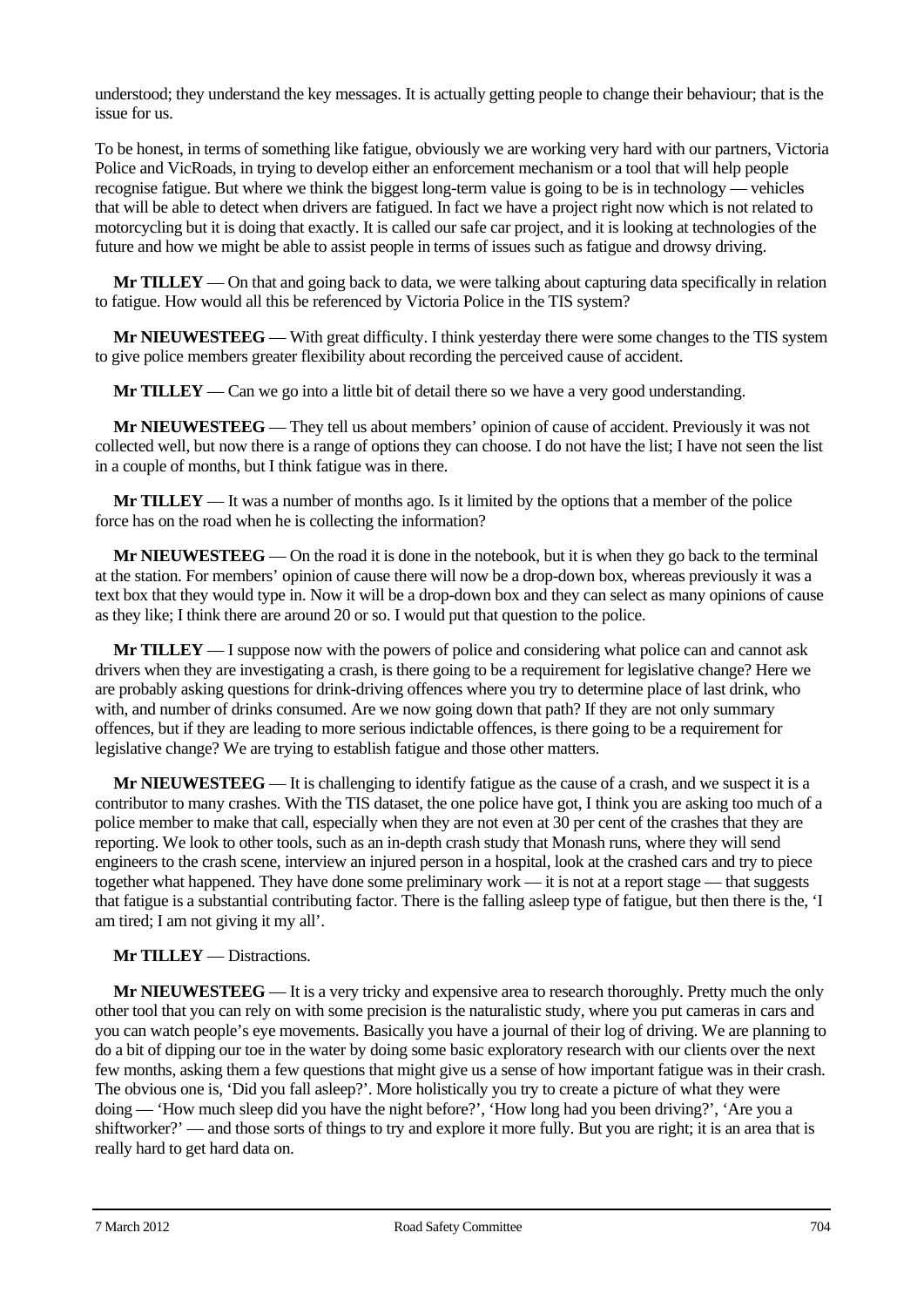**Mr ELSBURY** — Previous committee reports related to motorcycle safety in 1993 and 1998 have recommended that public education campaigns which encourage car drivers to be aware of motorcycles be developed. This issue was raised on a number of separate occasions with the committee this time around as well. Can you explain how this recommendation was addressed in the past?

**Ms COCKFIELD** — My history is not quite as far back as those inquiries. As I have said, we have had two specific public education campaigns talking to drivers specifically about motorcycle issues, particularly about being aware of motorcycles. One of those was completely TAC developed and funded. The other one was the use of an English campaign which initially had some funding from the levy program. We paid for the airing of it and we have continued to pay for the airing of that campaign in recent years.

**Mr ELSBURY** — What are the research findings and evaluations for your advertising? Can you provide us with that sort of information for motorcycling advertisements over the last 10 years, as in what is its cut through? How have you been able to quantify its cut through?

**Ms COCKFIELD** — The answer is yes, our records go back 10 years in terms of our tracking. We have changed methodology a little bit over that time, but we should be able to do that in relation to ongoing tracking. I suppose this does relate a little bit. We specifically evaluate campaign by campaign, but, as I have mentioned earlier, we do see all of public education on a continuum and that we are slowly moving people through that continuum, so it is creating awareness and expecting to see slow change. We do use ongoing monitoring tracking — with the community.

On changing methodology, in terms of motorcyclists the numbers that were coming through in our early tracking were fairly similar to their population numbers. It was fairly low; I suppose that is what I am saying. We did change the methodology to do more specific work with motorcyclists in recent years. So if we go back 10 years it might be a little bit light on in terms of numbers, but we certainly can supply what we have to you and in relation to specific campaigns as well.

**Mr LANGUILLER** — Would you agree that enforcement is just one tool for policy makers in getting people to change behaviour?

**Ms COCKFIELD** — Yes. Being the primary front of public education campaigns, we would certainly say we have a range of tools, and some of them are not even directly related to behaviour. A good example might be infrastructure and pedestrians. We know we can build infrastructure — what we call gateway treatments — to narrow roads and create a perception for the driver that they are coming into a high-pedestrian and high-bicycle area. We can do a lot of work, even in the areas of infrastructure, which helps change behaviour. People slow down because they know they are coming to an area that is likely to be conducive to pedestrian and bicycle traffic. You get the feeling, 'I should not be going quite so fast in this area'. We can have perceptual countermeasures too in terms of infrastructure. Highlighting curves on the road, et cetera, can assist in the way we drive. Enforcement is an important tool, and historically it has been one of the most successful, but as time moves on we are looking at infrastructure and the vehicle itself to assist in behaviour or to some degree helping with behavioural issues, not necessarily changing behaviour.

**Mr LANGUILLER** — Can I just complement my previous question in relation to advertising, the one I referred to in Traralgon? Victoria Police made a comment in relation to a very localised ad, which they thought related to particular people in Gippsland because they had the benefit of having done their own work and consultation. They put the following on the record, and I seek your comment on this. One of the officers said:

Certainly the TAC does the most advertising for motorcycling across the state. In regard to the advertisements that you saw earlier and the one from the previous year, the ER group had actually applied to the TAC to do local campaigning as a pilot to see if it was more effective. It was knocked back on the basis that it was already being covered at a state level.

In other words, the way I understand it is that state level advertising appears to prevail over and above any potential local advertising that they think is far more relevant to them than it would be to riders in the middle of the CBD or the Nepean Highway.

**Ms COCKFIELD** — Do you know what the actual issue was that they were aiming to address? Was it protective clothing?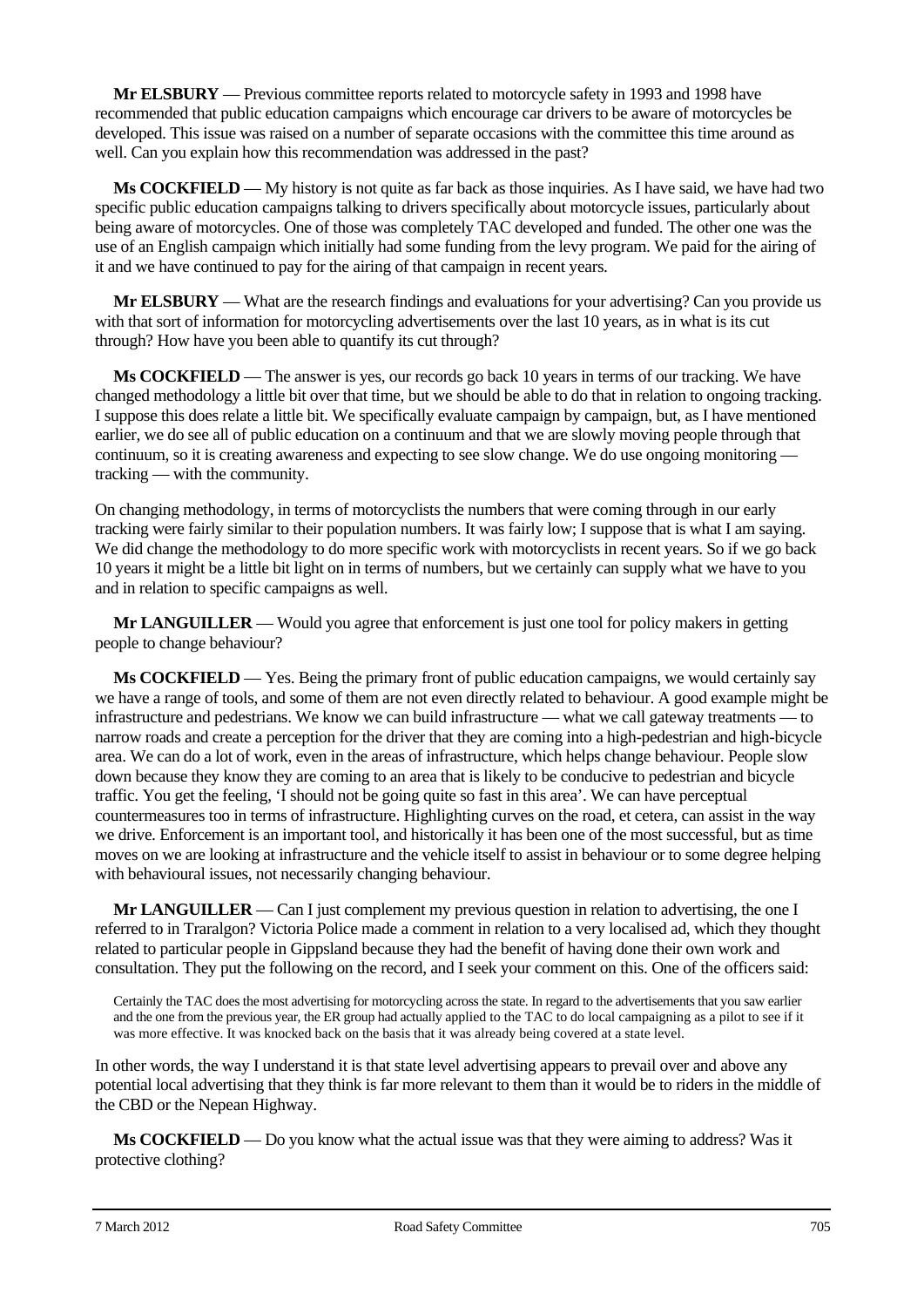**Mr ALIFERIS** — It was with reference to accidents in the Gippsland area and particular run–off-type accidents they were having. So they crunched the statistics and they found — —

**Ms COCKFIELD** — Okay. The only thing I will go back to is that it will be part of the community grants program because that is the funding stream where you could apply for that, so it would have been a committee decision. But we are happy to provide the feedback that we provided to them. I imagine it would have been Gippsland MotorSafe that applied for that funding.

**Mr LANGUILLER** — So your policy is not to fund local projects of the kind such as local ads?

**Ms COCKFIELD** — No.

**Mr LANGUILLER** — So you do fund local ads?

**Ms COCKFIELD** — I do not think we have had too many applications. There is almost no limit to it. The criteria is much around being a not-for-profit group, identifying a local issue and you have identified that they have done that. The criteria is not about the actual initiative, although we normally ask for some evidence base that the type of initiative would work.

**Mr LANGUILLER** — Is there any particular ad that you have funded that is localised?

**Ms COCKFIELD** — I cannot think of an actual ad. I can think of media products. I can think of a DVD which was also made in the Gippsland area around farm equipment, like the ATVs and tractors and the sorts of specific trucks that they move between farms, et cetera. I cannot recall an ad, but we do actually fund quite a lot of projects out of that. It is a funding arrangement, a grant arrangement, so we are not involved in the program. We will basically allow them to go ahead. We ask them for reports on where they have got to, just to make sure that the projects go ahead in a timely fashion. We require a report that it has been completed, but we are not involved at all in the day-to-day development of those programs.

**The CHAIR** — We will now been moving on to the topic of protective clothing, and we have a couple of other back issues that we will return to in a moment.

**Mr PERERA** — When talking about advertisements we were talking about fatigue versus speed. How about protective gear? All the witnesses highlighted that most of the time — 90 per cent of the time protective gear plays an important role in most motorcyclists' lives, especially when they meet with accidents. Why are you not focusing advertising on protective gear? The second part of my question concerns motorcyclists' attitudes to other road users, and other road users' attitudes towards motorcyclists. They are not reflected in the advertisements.

**Ms COCKFIELD** — Just in relation to protective gear, I would argue that the TAC probably does more advertising on protective gear than anybody else in the world. I think we have got extensive campaigns. Since we have identified that this is an issue we have had an evidence-based campaign, which has meant specific advertisements for both motorcyclists and scooter riders talking about it in the context of a range of risk which we have already talked about, such as that reduce your risks campaign. We do a range of work in the Victorian context in terms of providing motorcycle retailers who actually stock protective gear with promotional material to promote that protective gear and actually help them sell it.

We have stands at both the motorcycle expo when it is on in Melbourne, but also the motorcycle GP which we know is incredibly well attended by motorcyclists in Victoria and also by those from interstate. Our program around protective gear is quite extensive and we have moved that program now into a pilot testing phase to be able to help motorcyclists choose the best quality gear that they can. So I think it would be very unfair to say that we are not doing work in this area.

**Mr PERERA** — But in terms of advertising, do your advertisements reflect that protective gear should be worn?

**Ms COCKFIELD** — Yes. We have a number of campaigns going back for four or five years that specifically address that, and primarily a TVC will lead those campaigns, there will be outdoor advertising and I can think of an example of the Tullamarine Freeway where, in the last three or four months, there have been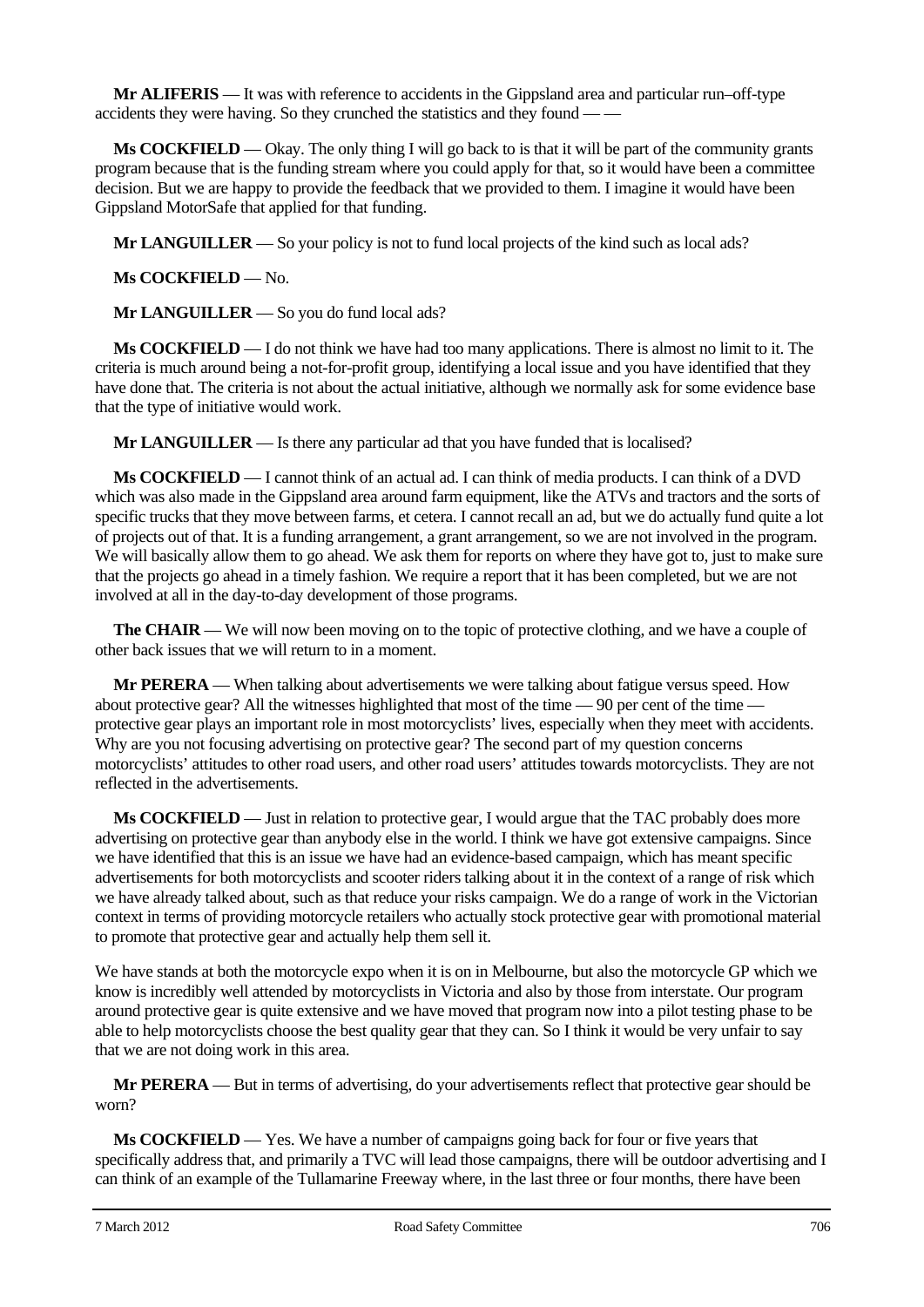billboards on this issue. So it is not just the television; it will be radio, outdoor advertising and online advertising as well.

**Mr PERERA** — What proportion compared to the speeding issue?

**Ms COCKFIELD** — I could not tell you. I will take it on notice, but I would say that at this point it is probably a higher proportion.

**Mr ELSBURY** — Can you explain to the committee what specific actions the TAC has taken in relation to protective clothing and the development of a standard or a star system?

**Ms COCKFIELD** — There have been a number of reports which the TAC has been involved in, in terms of sitting on project advisory committees, et cetera, undertaken by the Monash University Accident Research Centre, talking about the issues that might relate to development of a protective clothing ratings system. Most recently the Motor Accidents Authority in New South Wales has done another extensive piece of work which we have been involved in. The MAA in New South Wales is, I suppose, our sister body. They are the overseer of third-party insurance in New South Wales, which is also quite extensive. So all of these reports are, I suppose, pointing to the fact that we do need some sort of rating system and some of the difficulties that exist within that.

I suppose that almost three years ago to some degree you could see the writing on the wall, and until you start dipping your toe into the water it will be hard to realise what some of these issues are. We actually have a pilot program that is looking at testing the pieces of clothing. We have set up an advisory committee which involves stakeholders from VicRoads and the industry, so it includes both the manufacturers, which are quite limited in the Victorian and Australian context, and the importers of clothing and retailers. The adviser for this project is Paul Varnsverry, who is acknowledged as an international expert in textile and protective clothing, not just related to motor cycles.

It is an interesting project. I suppose, in terms of our business planning, it has been on our full business plan for two years and we have actively been working on this project that whole time. As late as this week we have had a teleconference with the United Kingdom, which is where the clothing is right now, for testing, and we have come up with a number of issues about that testing process. I might give you the latest report from that because it is indicative of the amount of work involved — and we are only talking about a pilot — and how much work goes into getting something like this off the ground.

What we are trying to achieve with this pilot is just understanding what the processes are to get clothing tested. How many pieces do we need? Do we need five pieces to do one test? It is that sort of thing. We are finding that we have got some pieces of clothing, such as a very popular piece of protective clothing on the market at the moment in Victoria, where we actually might not be able to harvest the sample. They use harvested samples to do this testing, and we initially wanted to do testing for this pilot to the full European standard, which I think is EN 1395 or something. For the pilot we wanted the full testing, because we felt that indicative testing may not be seen as being rigorous enough. That full testing is probably only going to be undertaken with the aid of manufacturers, and, as I said, most of the manufacturers are not in Victoria or Australia. Most of the major manufacturers are actually overseas.

## **Mr LANGUILLER** — Where?

**Ms COCKFIELD** — Some of the better-known brands are coming out of Europe and the US. I suspect that the manufacturing of those brands is not actually being done in those countries, but possibly in some Asian countries. We also have a number of products which we would probably like to test, which are coming out of, say, Pakistan, and some other Asian countries, where we do not even know how you would get to the manufacturer. We know who the people are with some of the very well-known brands and certainly the importers have very good relationships with them, but for some of the lesser-known brands, which as I said are possibly the ones that you are really interested in, we would not know where to start. They actually want samples of the seam stitches, not in the garment, but a larger sample, so that they can do their testing on that. I am probably getting into too much detail, but it is quite extensive. To be honest, we will continue and we are really trying to move this along, because we know there is a lot of interest and a lot of need, but I suspect it will take a while to actually get to some sort of formal rating program, and it may not be a star-rating program.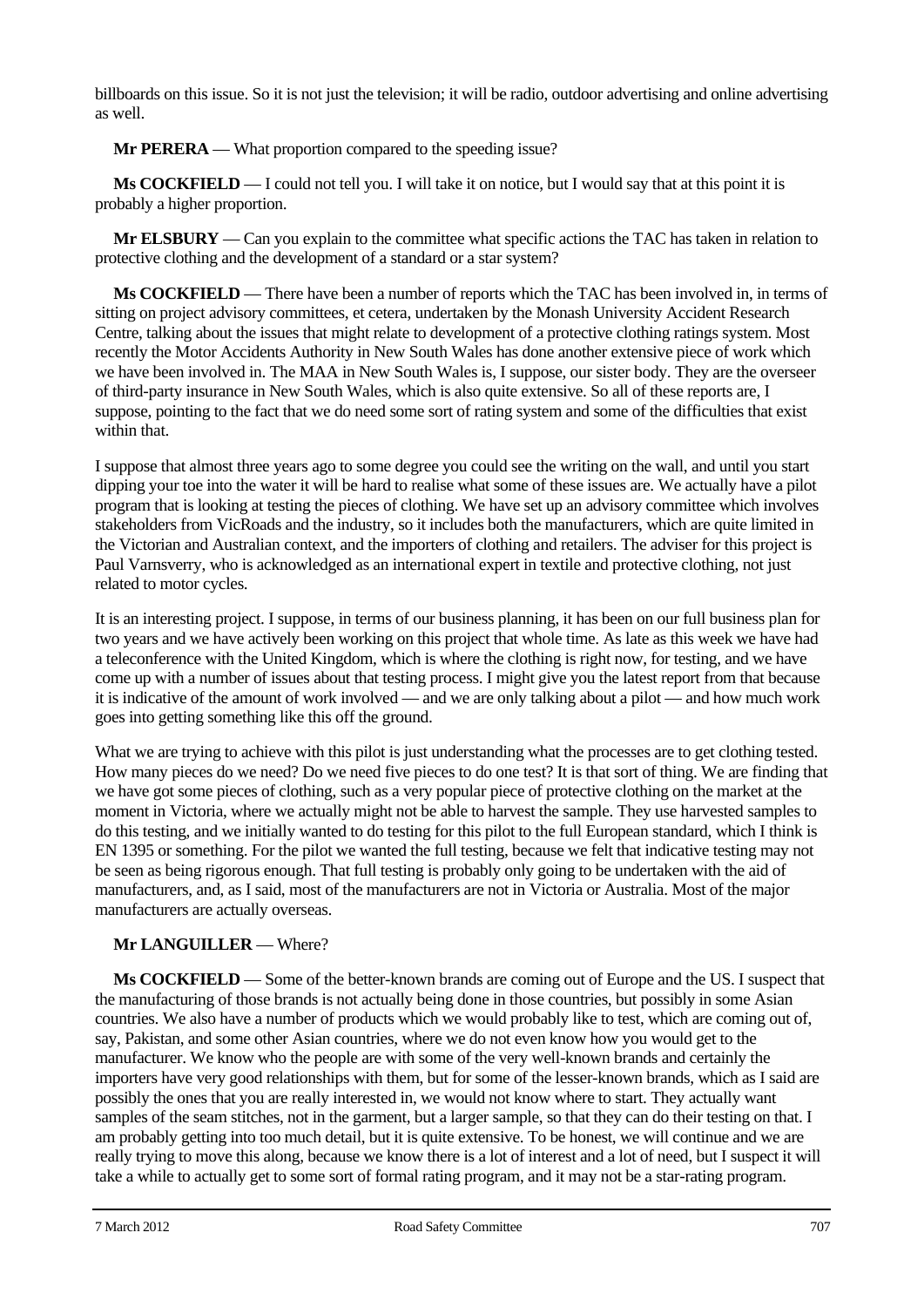**Mr ELSBURY** — Would it be 'by a while'? Are we talking about months, years or decades?

**Ms COCKFIELD** — We are two years in. We have got very active and eager people involved in the project, and we are at the starting point. I am thinking that it is probably at least six months until we finish this pilot and then the information out of that can be distributed. It really is hard to know how long that will then take to move into something more formal, because the whole idea of the pilot is to say what is the best way forward in terms of this issue? It is fair to say that the TAC has been fairly involved in a number of consumer rating programs, so we are quite aware of the general issues — in both the Australasian new car assessment program and the used car safety ratings program. We have looked at a range of other programs, such as around water ratings and all those sorts of things, to understand the consumer side of it. So in some ways we are quite well developed. It is really understanding with the particular gear what is the best way forward, given that it is not a large motor car that is going to stay on the market for three to five years. It is a jacket that might stay on the market for three to five months.

**Mr ELSBURY** — In 2008 VMAC received information that the CSIRO lab in Geelong would be used for testing. Why did that not eventuate?

**Ms COCKFIELD** — I do not think that was part of the TAC project. We had always felt that in the long term we would be happy to work with local providers of this testing, but the testing laboratories and the expert that we knew were based in the UK. I say that we knew him, but we probably did not know him and we only found him through this work. That laboratory has got 20 years of experience, and that experience is now starting to come out because they are able to provide us with very good advice. They are doing testing for some of the major manufacturers and in fact for one of our local manufacturers, Draggin Jeans. They are able to provide excellent advice because they have been doing it for 20 years. I know how much you learn through experience from sitting on the council of ANCAP. It is very hard to understand how you end up somewhere after 20 years, but I know all the debates we have had, all the testing we have done and the changes we have made to get that program to where it is today. SATRA, which is doing this pilot testing for us, has got that experience. I think in the long term it would not make sense to be sending garments overseas, and in fact you would hope you would be able to bring some of that experience from other testing laboratories to Australia and to have the same test facilities, just as we did with car testing. We do pretty much all of that testing in Australia now.

**Mr ELSBURY** — Were you sitting on VMAC in 2008?

**Ms COCKFIELD** — Yes. I was.

**Mr ELSBURY** — But you were not aware of this in relation to CSIRO?

**Ms COCKFIELD** — I remember that somebody went to visit CSIRO to see what facilities they had. When you say that they were being used, it was definitely not related to the TAC project. I have been involved in the TAC project from the start. At least from my perspective there has been no intention that we would be using laboratories that did not have extensive experience in doing this testing and in the full range of testing. The other issue is actually being able to do the full range of testing. CSIRO has certainly been mentioned, and I suspect in the longer term they are going to be a very good option.

**Mr LANGUILLER** — Having received your submission on this issue of protective gear — and I am very cognisance of the issues raised — do you have a view in relation to making any part of protective gear mandatory? It would be remiss of us not to ask you the question. Can I just give you some examples — half helmets, full helmets, gloves and boots? We can put them all together in one bag, or we can split them up and think about gloves only, or boots only. Do you have any views in relation to making mandatory any or all of it?

**Ms COCKFIELD** — Can I first say that the pilot program that the TAC is developing or running right now has got nothing to do with mandating. It is entirely about providing consumers, and in this case primarily riders and pillion passengers, with information that is going to assist them to buy better clothing. However, one of the reasons I feel that in the past mandating has not been on the agenda at all is that apart from the area of helmets we have not had good information in terms of telling riders what they can buy. It is very difficult to say, 'We know this is going to protect you, but we do not know how well'. I think that is a difficult decision to make in the absence of that evidence base. What is emerging now is very good evidence, some of it from our own organisation and Michael spoke before about the linked database. We are able to understand a lot more about injuries relating to wearing of protective clothing. Some work that Liz de Rome has done out of Canberra and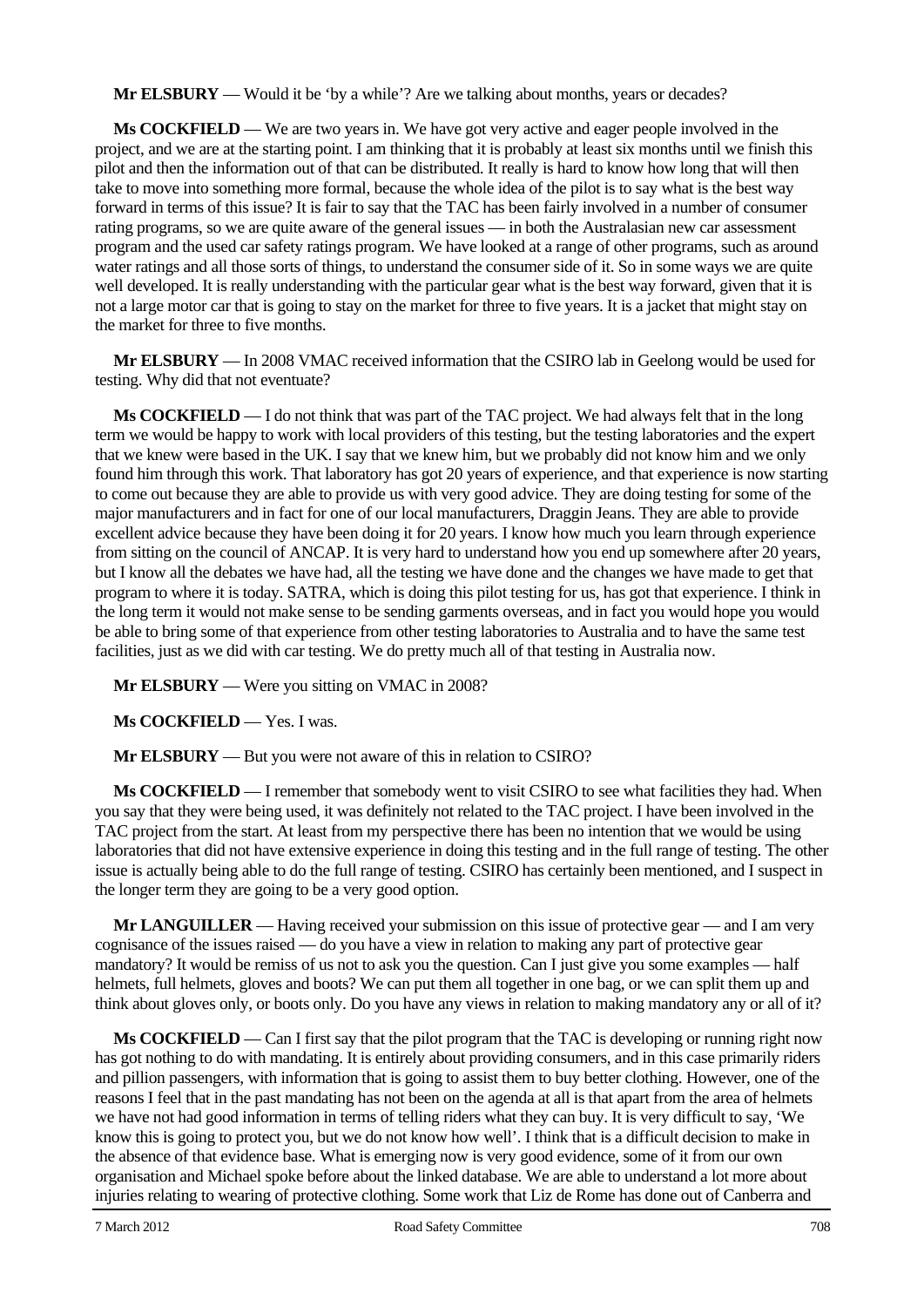New South Wales is definitely indicating that protective clothing actually does what it says — it protects people. I think we are starting to see that the evidence is really growing in the area of boots, in particular, and that you might want to consider mandating. That is also potentially true in the area of gloves. I think we really have to look at the evidence base, because we are trying to protect people from being injured.

**Mr LANGUILLER** — What about the helmets? We have received two submissions, yesterday and today, from two experts — one an orthopaedic surgeon and the other a plastic surgeon. From the point of view of soft tissues and the type of orthopaedic work potentially required, the very graphic pictures they showed us point very clearly to the fact that making a full helmet mandatory may be the way to go — that is, if we desire to avoid serious injuries to the face and to the skull, and so on.

**Ms COCKFIELD** — I think our own evidence base would certainly support the view of the surgeons on that, and I suspect that some of these people are our clients and probably most of them are.

**Mr NIEUWESTEEG** — Yes, there is a significant difference between full-faced and open-faced helmets, in terms of injury outcome.

**Mr LANGUILLER** — The committee also received submissions from injured riders. My recollection is that all of their evidence was very complimentary of the support they received from the TAC, bureaucracy aside. But it was very complimentary, and I think it is worth putting that to you.

**Ms COCKFIELD** — Thank you. I will give that praise to Mr Woodroffe, who certainly has more to do with the claims side of the business than Michael or me.

**Mr PERERA** — Is the TAC part of the protective clothing project currently being managed by the Motor Accidents Authority in New South Wales? If so, how is the work being undertaken by the MAA different to that being done by the TAC?

**Ms COCKFIELD** — The Motor Accidents Authority is, I suppose, our sister organisation in New South Wales. We are part of the project advisory committee on that group. We are not part of the technical group, but we are part of the general advisory committee. We have reviewed the report, which is in its final draft stage now.

The work that the TAC is doing right now is practical. We have protective clothing out there being tested. This is very much about the technical detail of how you might manage a consumer rating program and what the group does primarily is talk to a range of manufacturers, the industry and other consumer rating programs about the best way to develop the program. In fact we are working together. We are eagerly awaiting the outcomes of this pilot so we can marry the technical information and the process information about the public education side of the program with the actuality of testing and the technical side of testing. We are certainly aware of it and, as I said, we are very much working together. I think the draft report is almost finalised and they will be waiting to see what comes of the TAC work.

**Mr PERERA** — Are there any other international organisations that you work with overseas?

**Ms COCKFIELD** — Not so much in the protective clothing space, probably because the consultant working on that project with us is from the UK. He has a lot of contacts, so we are quite aware of what else is happening, but we do not have direct contact with them.

It might be worth saying that there is another project slated in this same space, which I think will also be complimentary. I think the Monash University Accident Research Centre is joining with the George Institute to also do some testing of protective gear products that have been involved in crashes and that potentially will link back to our database. It is not a very well-developed project yet, but it has quite a lot of potential to further inform consumers about the protective nature of the clothing that is on sale.

**Mr PERERA** — According to the RACV, post-licence training has not been shown to be beneficial and should not be supported as an effective road safety countermeasure. That view has been consistently challenged by witnesses to this committee and to an extent seems counterintuitive. What are your views on post-licence training and do you think they have the potential to reduce motorcycle trauma?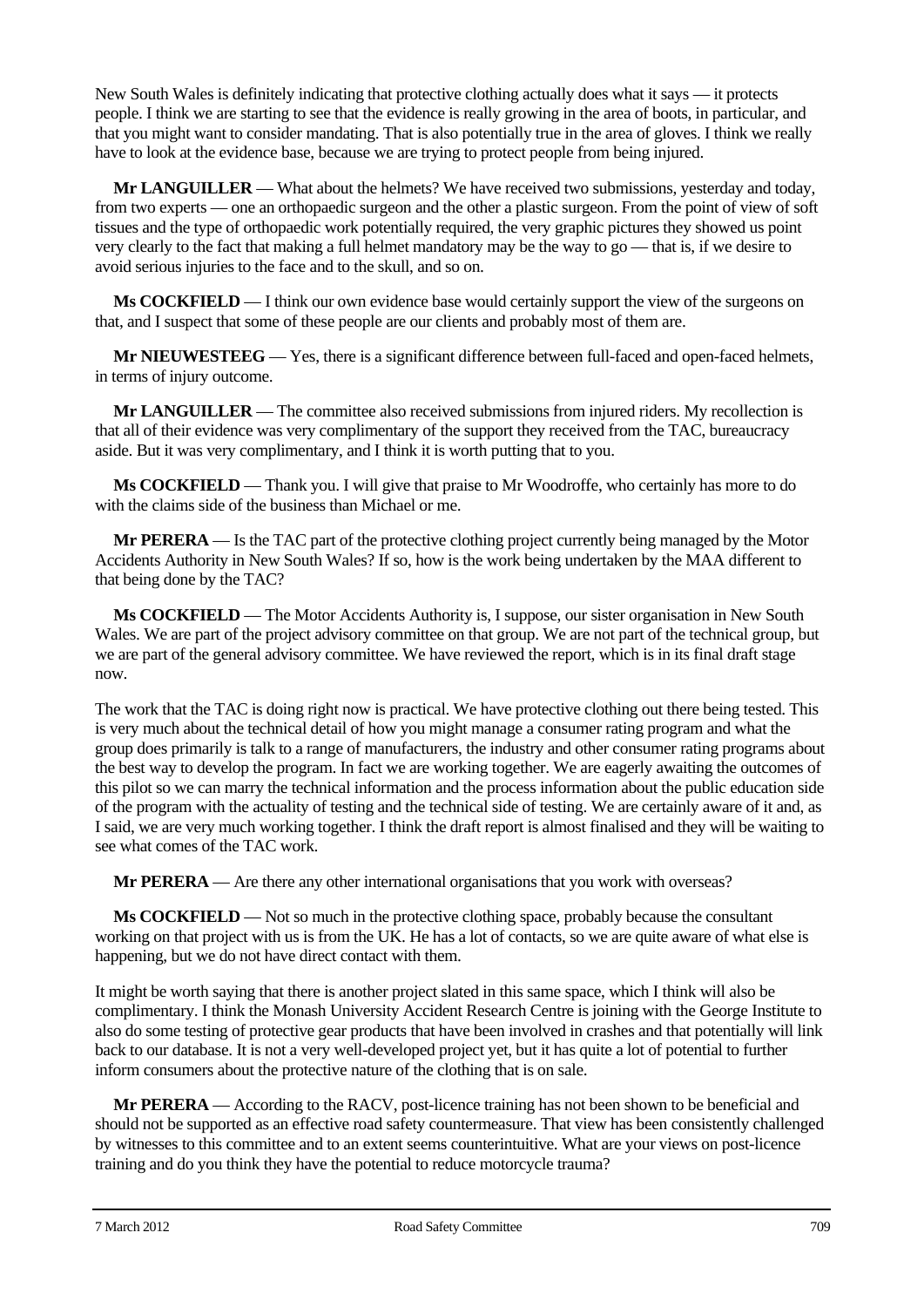**Ms COCKFIELD** — You are right. Some things that happen in road safety are counterintuitive; they are not as we might expect. Training has been one of the issues where, particularly when we have evaluation of driver training, it has not been an effective initiative in terms of safety outcomes. Specifically in relation to motorcycles I would agree with you, given the nature of riding and the technical skills and somewhat the cognitive skills, that intuitively you would say that there is something in training.

If we are starting to ask where the training should start, I think it is probably back at the mandatory stage, and that is our licensing system. I know that on behalf of the government VicRoads has had a discussion paper and undertaken consultation around a graduated licensing system, and I understand they now have a proposal in terms of that. I think a staged approach to what is a form of training and getting your licence is probably going to come a long way in terms of the issues.

One of the issues we face in terms of post-licensing is that unless we mandate something, people are unlikely to do it. We have a lot of experience of that. We currently have a number of trials going on — one in the motorcycle area — that show people are unlikely to do it. It makes it very difficult in terms of evaluating something. It then also makes it very difficult for agencies if they do not have an evidence base — if we cannot evaluate something — to say that people should do it. It is a round circle, and I can understand. Intuitively we think we should do it, but all the evidence we have says that it is not effective as a road safety measure. We do not have any measures to say that it is effective; I suppose that is a better way of putting it.

We should think about how we can do some sort of training that we can actually evaluate. As I said, there is one very large trial going on right now, which is a very expensive trial, across Australia. We are having trouble getting recruits. It is in the young driver space. It almost has to be that you would have to mandate something to actually test its effectiveness and then make the decision whether it should be something you would mandate and impose the cost of on a community forever.

Right now in terms of where we stand, because we do not have any evidence to say that there are safety outcomes from undertaking post-licence training, we are fairly neutral. If people say to us, 'I want to do this', we would never say, 'No, that is not a good idea'. We would normally say, 'It is totally up to you'. As I said, intuitively I think we would feel there could be something in it. We just do not have an evidence base to back that up.

**Mr PERERA** — The TAC recently funded Ulysses Club members to undertake this type of training. What are your comments on that?

**Ms COCKFIELD** — I am not sure. Is this a community grants program? It was not first aid training, was it?

**Mr PERERA** — I am not sure.

**Ms COCKFIELD** — I might take that on notice, because I recall funding a program that was around a first response-type issue, but I do not — —

**Mr KOSTICK** — I believe it was advanced training.

**The CHAIR** — We have a comment from the audience. I will get you to give your name to Hansard just for the record.

**Mr KOSTICK** — Adam Kostick, Maurice Blackburn Lawyers.

**The CHAIR** — Could you repeat your comment?

**Mr KOSTICK** — I believe it was advanced rider training.

**The CHAIR** — Perhaps you might be able to get some further information and pass it through to the secretariat.

**Ms COCKFIELD** — I will. It would be part of our community grants program, as I said, so it would be one of the programs that committees that make decisions about that had decided on.

**The CHAIR** — We would be interested in any review on it as well as part of that process.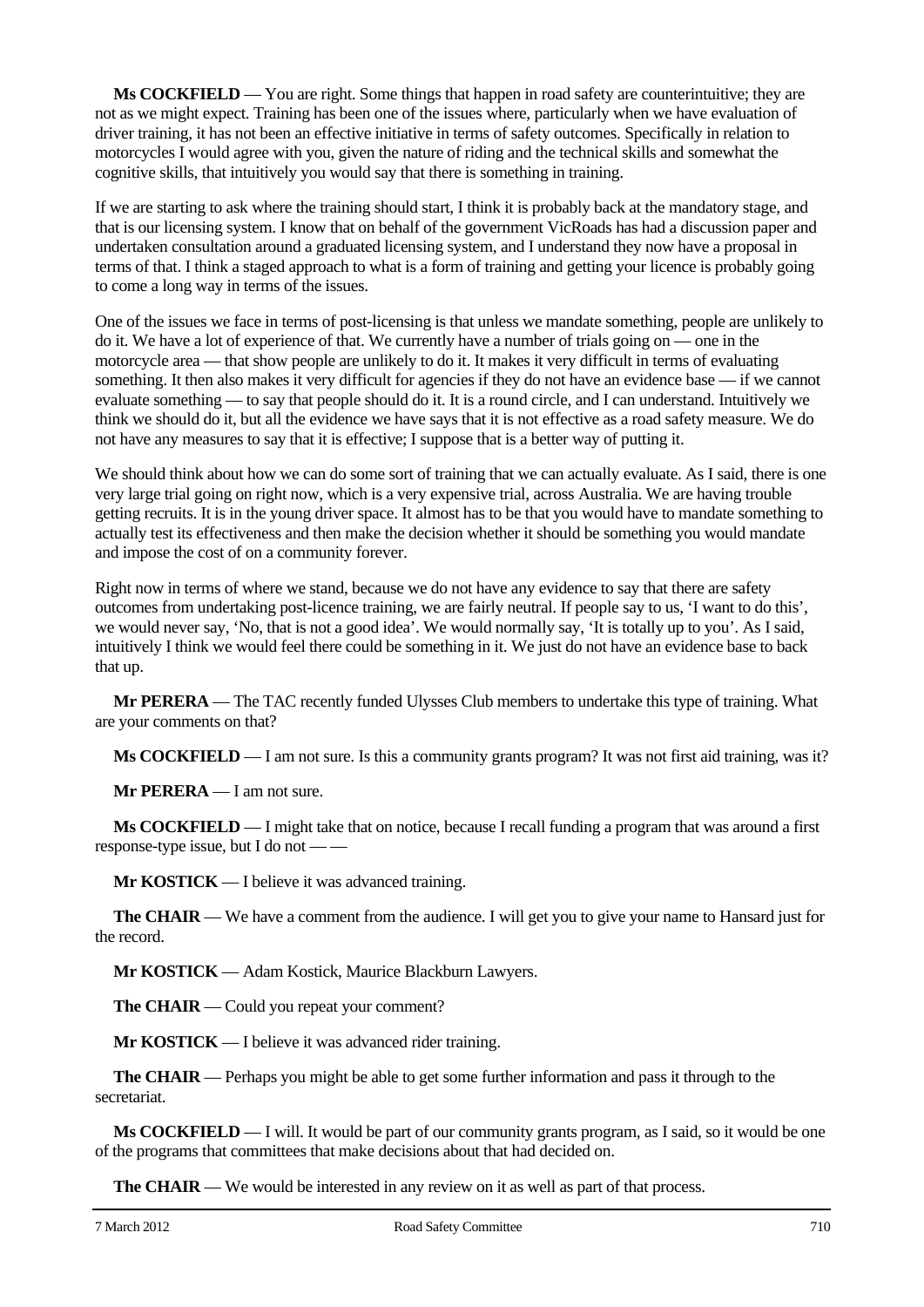**Ms COCKFIELD** — Normally if we fund something there is not a huge evidence base about — —

That is one of the stipulations of that funding. Certainly we will find out and get the details to you.

**The CHAIR** — We are running out of time a little bit. We have time for a few more questions.

**Mr TILLEY** — I will make it quick. I want to go back to money, which is something we skipped earlier. During the course of the inquiry we have heard various references to motorcycles being cross-subsidised in terms of the TAC coverage. Can you give us some detail how this works, given that most motorcyclists — and they may or may not — also own another motor vehicle and are therefore in effect paying twice? It that actually the case?

**Mr WOODROFFE** — It may well be the case. Multiple vehicle ownership is not an issue we consider when we work out cross-subsidies, because essentially cross-subsidisation in the TAC premium is only based on a couple of factors. The only bases for the charging of premiums are vehicle type and location — garaged address, effectively — for registration. So there are all kinds of other confounding factors which might contribute to what is a cross-subsidy.

**Mr TILLEY** — Can you just expand? Can you provide some demonstrations or examples for this inquiry?

**Mr WOODROFFE** — Age, sex, the safety of your vehicle — there are all kinds of other issues. One of them might be that, with multiple vehicle ownership, a person who has five vehicles is paying five premiums, and obviously you can only drive one vehicle at a time, so there are four idle vehicles, all of which you have paid a premium for. There is a cross-subsidisation effect there, but we do not note that, and it is not a component part of the premium collection process. When you are talking about cross-subsidies it is quite dangerous to say how much or how little the cross-subsidy is, because the premium itself only uses a couple of factors; but on those couple of factors the actual cost to pay for motorcycle injuries is much higher than the amount of premium collected. On the raw, simple facts you would say that there is a cross-subsidy to motorcycle riders.

**The CHAIR** — Can you give a guesstimate of what those figures might be?

**Mr WOODROFFE** — It is quite large. If you look at your payments, the TAC collects about \$53 million from motorcycle riders and pays out \$152 million worth of compensation from motorcycle injuries per annum. They are 3.5 per cent, or thereabouts, of the vehicle fleet and 20 per cent of the costs in terms of injury.

**Mr LANGUILLER** — What is the cost of a severe and profound injury to the person on average?

**Mr WOODROFFE** — The average would be around \$150 000; that is an average. Some people make a very good recovery and do not have anywhere near those costs. For other people it would be \$25 million in terms of future care costs. It really depends on how severe the injury is, so there are a lot of outliers that dominate the cost. The largest cost to the  $TAC = 60$  per cent of its liability  $-$  is long-term care. There are about 3500 people managed in a major injury or in dependent supervision, and that is 60 per cent of our liability. We have about 44 000 active clients. It is actually a very small proportion of people who eat up much of the liability, and motorcycle injuries tend to be more serious than car injuries. That would be a factor in those costs.

In terms of cross-subsidisation, if you are looking at pure cost recovery for a large motorcycle, the premium would probably have to more than double; but, as I said, that is looking at it in a very narrow framework of focus. There are also affordability issues. If the TAC covers people whether they pay or do not pay, which it essentially does, most of its benefits are payable even if they are unregistered.

#### **Mr LANGUILLER** — And off-road?

**Mr WOODROFFE** — Yes, and off-road. If you want to talk about cross-subsidisation, I suppose the largest cross-subsidisation is for cyclists and pedestrians, because they do not pay at all to have access to the scheme. It is very difficult to look at cross-subsidisation in a narrow framework. We have not done that. The focus of the scheme has essentially been, 'Do we collect enough to pay for everybody who has access to the scheme?', and we do; but if the premium goes to a point where people do not pay it but we are still covering them, it becomes an affordability issue. I understand, but I get a lot of calls from people about premiums. They say, 'I have three cars and a motorbike. Why am I paying this motorcycle safety levy and three car premiums? I only ride the bike